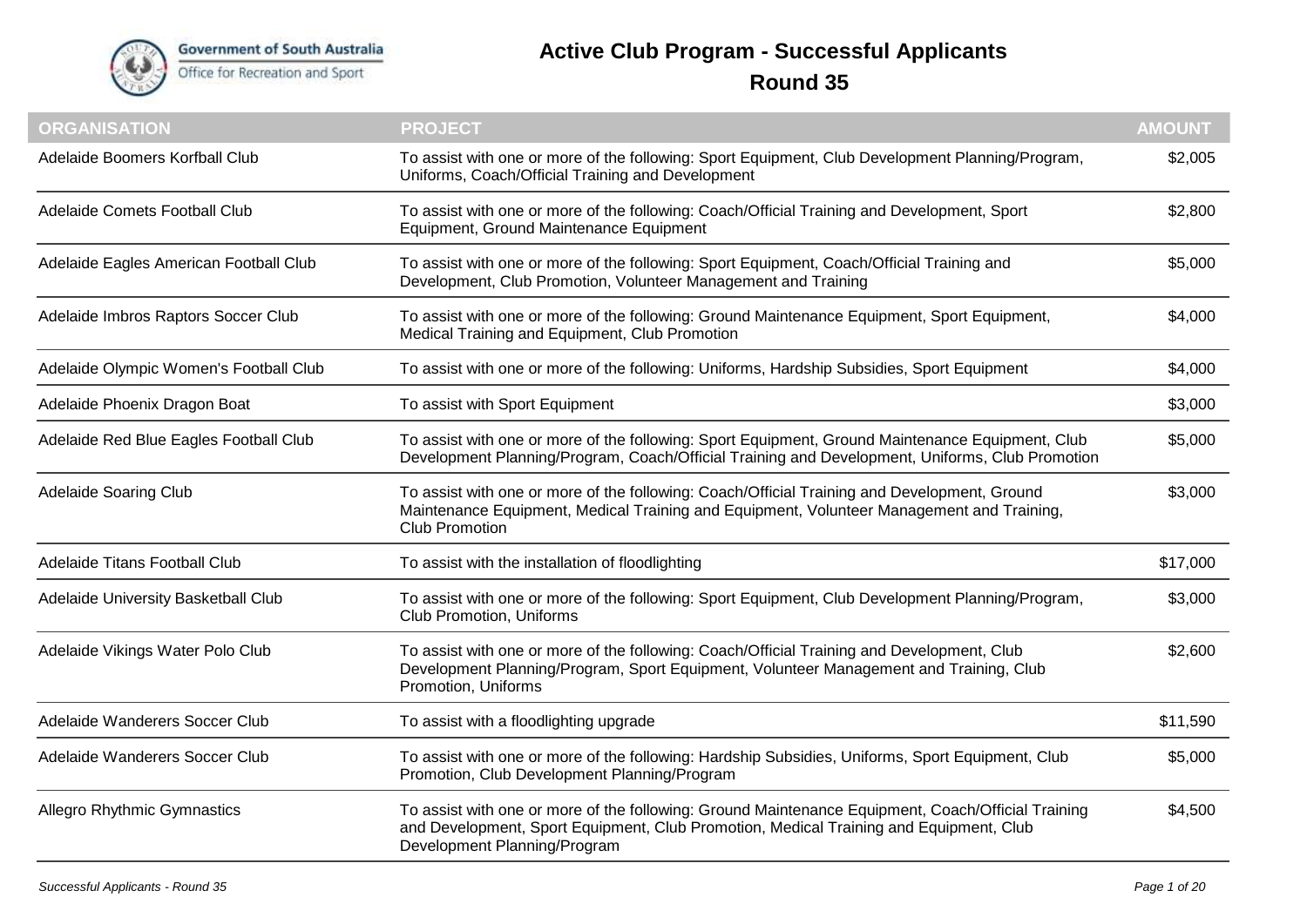| <b>ORGANISATION</b>                                         | <b>PROJECT</b>                                                                                                                                                                                                                                                        | <b>AMOUNT</b> |
|-------------------------------------------------------------|-----------------------------------------------------------------------------------------------------------------------------------------------------------------------------------------------------------------------------------------------------------------------|---------------|
| Andrews Farm Junior Soccer Club                             | To assist with one or more of the following: Sport Equipment, Uniforms, Ground Maintenance<br>Equipment, Hardship Subsidies, Volunteer Management and Training, Medical Training and<br>Equipment, Coach/Official Training and Development, Club Development Planning | \$5,000       |
| Angas Valley Recreation Hall and Tennis Club                | To assist with the resurfacing of three tennis courts                                                                                                                                                                                                                 | \$13,000      |
| Angaston Bowling Club                                       | To assist with Sport Equipment                                                                                                                                                                                                                                        | \$2,500       |
| Aquadome Otters Masters Swimming                            | To assist with one or more of the following: Club Promotion, Uniforms, Sport Equipment                                                                                                                                                                                | \$1,600       |
| <b>Athelstone Soccer Club</b>                               | To assist with one or more of the following: Ground Maintenance Equipment, Sport Equipment,<br>Medical Training and Equipment, Uniforms                                                                                                                               | \$5,000       |
| Australian Lacrosse Referees Association South<br>Australia | To assist with one or more of the following: Club Promotion, Uniforms, Coach/Official Training and<br>Development, Sport Equipment, Hardship Subsidies                                                                                                                | \$5,000       |
| Azzurri Sports Club                                         | To assist with a floodlighting upgrade at Marden Sports Complex                                                                                                                                                                                                       | \$18,865      |
| <b>Balgowan Progress Association</b>                        | To assist with the construction of a new tennis court at Balgowan Recreation Centre                                                                                                                                                                                   | \$10,000      |
| Barossa District Football and Netball Club                  | To assist with one or more of the following: Volunteer Management and Training, Coach/Official<br>Training and Development, Ground Maintenance Equipment, Medical Training and Equipment                                                                              | \$4,500       |
| <b>Basket Range Cricket Club</b>                            | To assist with an upgrade to the cricket practice facility at Basket Range Oval                                                                                                                                                                                       | \$3,000       |
| <b>Blackwood Community Recreation Association</b>           | To assist with one or more of the following: Sport Equipment, Coach/Official Training and<br>Development, Uniforms                                                                                                                                                    | \$5,000       |
| <b>Blackwood Football Club</b>                              | To assist with a flooring upgrade to change rooms and trainers room                                                                                                                                                                                                   | \$9,397       |
| <b>Blyth Snowtown Football Club</b>                         | To assist with one or more of the following: Ground Maintenance Equipment, Sport Equipment                                                                                                                                                                            | \$1,500       |
| <b>BMW Netball Club</b>                                     | To assist with Club Development Planning/Program                                                                                                                                                                                                                      | \$550         |
| <b>Boston Sports Association</b>                            | To assist with one or more of the following: Sport Equipment, Uniforms, Medical Training and<br>Equipment, Club Development Planning/Program, Coach/Official Training and Development                                                                                 | \$2,900       |
| Brahma Lodge Sports Club                                    | To assist with the installation of solar panels                                                                                                                                                                                                                       | \$16,494      |
| <b>Bridgewater Netball Club</b>                             | To assist with one or more of the following: Uniforms, Medical Training and Equipment,<br>Coach/Official Training and Development, Sport Equipment, Ground Maintenance Equipment                                                                                      | \$3,000       |
| <b>Brighton Bowling Club</b>                                | To assist with one or more of the following: Club Promotion, Medical Training and Equipment                                                                                                                                                                           | \$2,000       |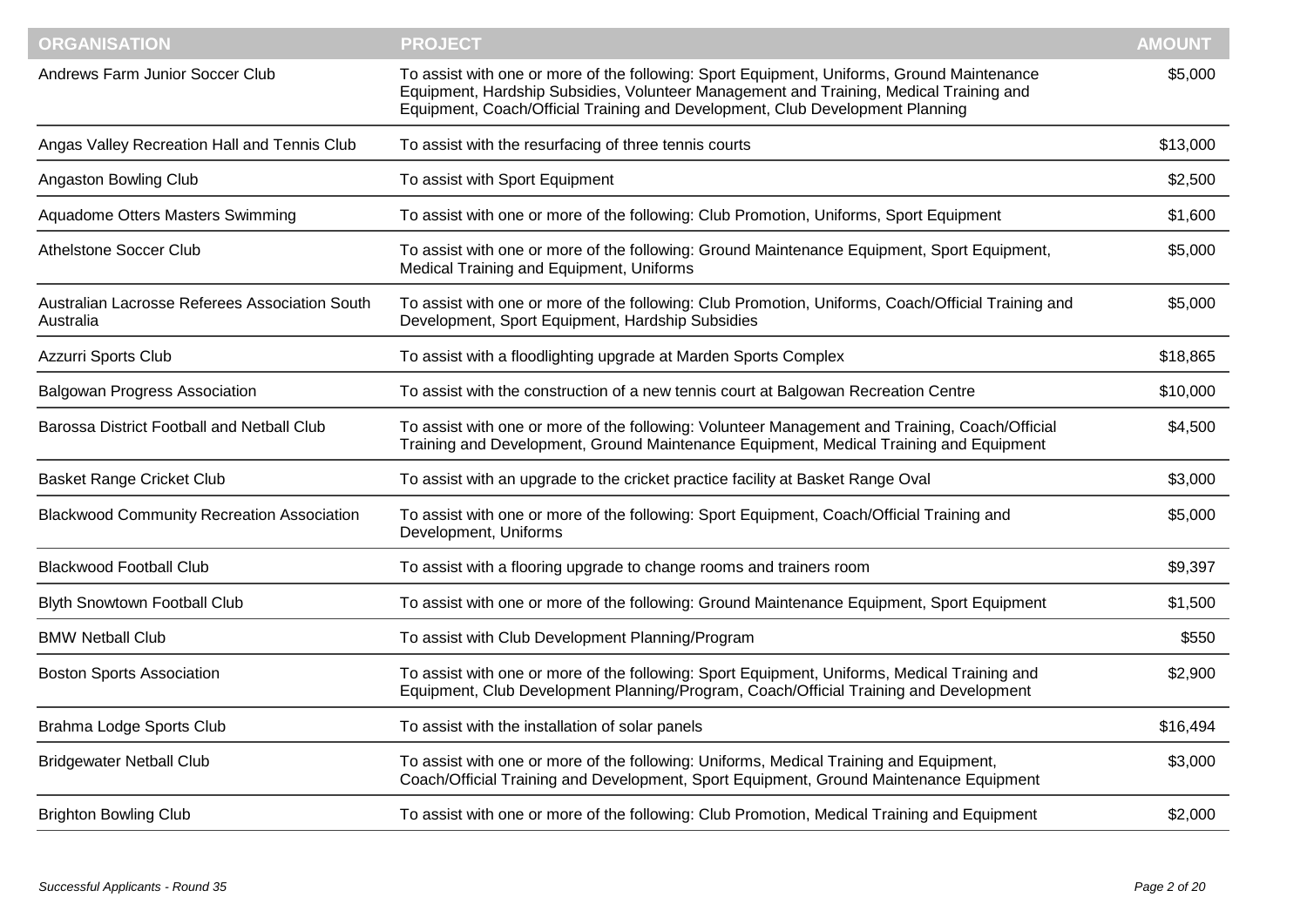| <b>ORGANISATION</b>                                       | <b>PROJECT</b>                                                                                                                                                                                                                                                        | <b>AMOUNT</b> |
|-----------------------------------------------------------|-----------------------------------------------------------------------------------------------------------------------------------------------------------------------------------------------------------------------------------------------------------------------|---------------|
| <b>Brighton District Table Tennis Club</b>                | To assist with one or more of the following: Sport Equipment, Uniforms, Club Promotion, Hardship<br>Subsidies                                                                                                                                                         | \$5,000       |
| Brighton Districts and Old Scholars Football Club         | To assist with one or more of the following: Sport Equipment, Medical Training and Equipment,<br>Coach/Official Training and Development, Hardship Subsidies, Volunteer Management and Training                                                                       | \$5,000       |
| <b>Burnside Swimming Club</b>                             | To assist with one or more of the following: Ground Maintenance Equipment, Sport Equipment,<br>Coach/Official Training and Development, Uniforms                                                                                                                      | \$5,000       |
| Burundi Intamba Gasimbo Association of South<br>Australia | To assist with one or more of the following: Sport Equipment, Medical Training and Equipment,<br>Uniforms                                                                                                                                                             | \$2,300       |
| <b>Bute Sporting Clubs</b>                                | To assist with the installation of two cricket pitches                                                                                                                                                                                                                | \$15,000      |
| <b>Campbelltown Community Club</b>                        | To assist with one or more of the following: Sport Equipment, Medical Training and Equipment,<br><b>Uniforms</b>                                                                                                                                                      | \$3,250       |
| <b>Central Districts Basketball Club</b>                  | To assist with one or more of the following: Sport Equipment, Medical Training and Equipment,<br>Uniforms, Club Promotion                                                                                                                                             | \$3,251       |
| <b>Central Districts Softball Association</b>             | To assist with one or more of the following: Coach/Official Training and Development, Sport<br>Equipment, Volunteer Management and Training, Ground Maintenance Equipment, Uniforms, Club<br>Development Planning/Program, Club Promotion, Hardship Subsidies, Medica | \$5,000       |
| <b>Charles Sturt Fencing Club</b>                         | To assist with one or more of the following: Coach/Official Training and Development, Club<br>Promotion, Medical Training and Equipment, Sport Equipment, Hardship Subsidies                                                                                          | \$5,000       |
| <b>Cheerio Netball Club</b>                               | To assist with one or more of the following: Coach/Official Training and Development, Club<br>Promotion, Sport Equipment, Uniforms, Hardship Subsidies, Medical Training and Equipment,<br>Volunteer Management and Training                                          | \$1,500       |
| <b>Christies Beach Bowling Club</b>                       | To assist with one or more of the following: Uniforms, Ground Maintenance Equipment, Medical<br>Training and Equipment, Sport Equipment                                                                                                                               | \$4,500       |
| Christies Beach Surf Life Saving Club                     | To assist with one or more of the following: Sport Equipment, Uniforms, Club Promotion, Volunteer<br>Management and Training                                                                                                                                          | \$5,000       |
| <b>Clare Touch Association</b>                            | To assist with one or more of the following: Uniforms, Coach/Official Training and Development,<br>Sport Equipment, Medical Training and Equipment, Ground Maintenance Equipment                                                                                      | \$1,500       |
| <b>Clarendon Bowling Club</b>                             | To assist with one or more of the following: Uniforms, Medical Training and Equipment, Ground<br>Maintenance Equipment                                                                                                                                                | \$3,400       |
| <b>Clarendon Bowling Club</b>                             | To assist with the installation of solar panels                                                                                                                                                                                                                       | \$5,000       |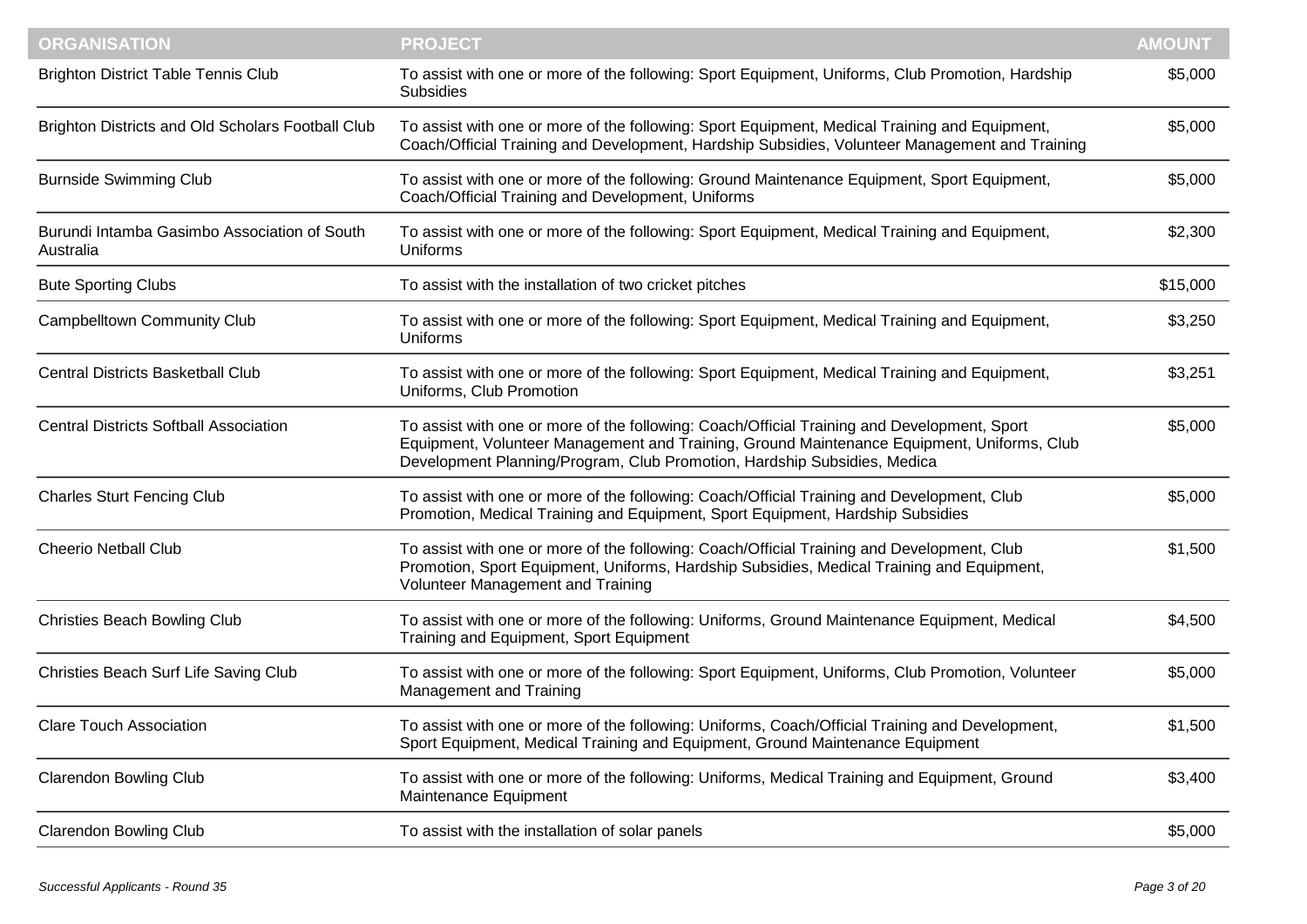| <b>ORGANISATION</b>                          | <b>PROJECT</b>                                                                                                                                                                                                                    | <b>AMOUNT</b> |
|----------------------------------------------|-----------------------------------------------------------------------------------------------------------------------------------------------------------------------------------------------------------------------------------|---------------|
| Colonel Light Gardens Sports and Social Club | To assist with one or more of the following: Uniforms, Medical Training and Equipment, Ground<br>Maintenance Equipment                                                                                                            | \$5,000       |
| Concordia Old Collegians Cricket Club        | To assist with one or more of the following: Ground Maintenance Equipment, Sport Equipment                                                                                                                                        | \$5,000       |
| <b>Contax Netball Club</b>                   | To assist with one or more of the following: Coach/Official Training and Development, Medical<br>Training and Equipment, Sport Equipment, Uniforms                                                                                | \$1,950       |
| <b>Copper Coast Table Tennis Association</b> | To assist with one or more of the following: Sport Equipment, Medical Training and Equipment,<br>Coach/Official Training and Development, Uniforms, Club Promotion                                                                | \$1,500       |
| Coromandel Valley Croquet Club               | To assist with Sport Equipment                                                                                                                                                                                                    | \$2,800       |
| <b>Coromandel Valley Tennis Club</b>         | To assist with one or more of the following: Sport Equipment, Ground Maintenance Equipment                                                                                                                                        | \$5,000       |
| <b>Cressy Bowmen</b>                         | To assist with one or more of the following: Club Development Planning/Program, Sport Equipment                                                                                                                                   | \$1,300       |
| Cross Keys BMX Club                          | To assist with one or more of the following: Sport Equipment, Ground Maintenance Equipment                                                                                                                                        | \$5,000       |
| Central Yorke Peninsula Little Athletics     | To assist with one or more of the following: Sport Equipment, Club Promotion, Uniforms                                                                                                                                            | \$2,500       |
| Diving SA                                    | To assist with one or more of the following: Sport Equipment, Coach/Official Training and<br>Development, Medical Training and Equipment                                                                                          | \$4,010       |
| East Adelaide Payneham Tennis Club           | To assist with one or more of the following: Club Promotion, Ground Maintenance Equipment,<br>Medical Training and Equipment, Sport Equipment                                                                                     | \$2,650       |
| East Marden Small Bore Rifle Club            | To assist with the installation of solar panels                                                                                                                                                                                   | \$5,000       |
| Eastern Amateur Pistol Club                  | To assist with one or more of the following: Ground Maintenance Equipment, Sport Equipment                                                                                                                                        | \$5,000       |
| Eastern Districts Little Athletics Centre    | To assist with one or more of the following: Ground Maintenance Equipment, Sport Equipment,<br>Coach/Official Training and Development, Club Promotion, Uniforms, Medical Training and Equipment                                  | \$5,000       |
| Eastern Park Wolves Sports and Social Club   | To assist with one or more of the following: Sport Equipment, Uniforms, Club Promotion                                                                                                                                            | \$4,500       |
| Eastern Saints Water Polo Club               | To assist with one or more of the following: Medical Training and Equipment, Club Development<br>Planning/Program, Coach/Official Training and Development, Club Promotion, Volunteer<br>Management and Training, Sport Equipment | \$2,220       |
|                                              | Eastern Zone Primary Schools Soccer Association To assist with one or more of the following: Sport Equipment, Ground Maintenance Equipment                                                                                        | \$4,249       |
| <b>Edwardstown Football Club</b>             | To assist with one or more of the following: Ground Maintenance Equipment, Sport Equipment                                                                                                                                        | \$5,000       |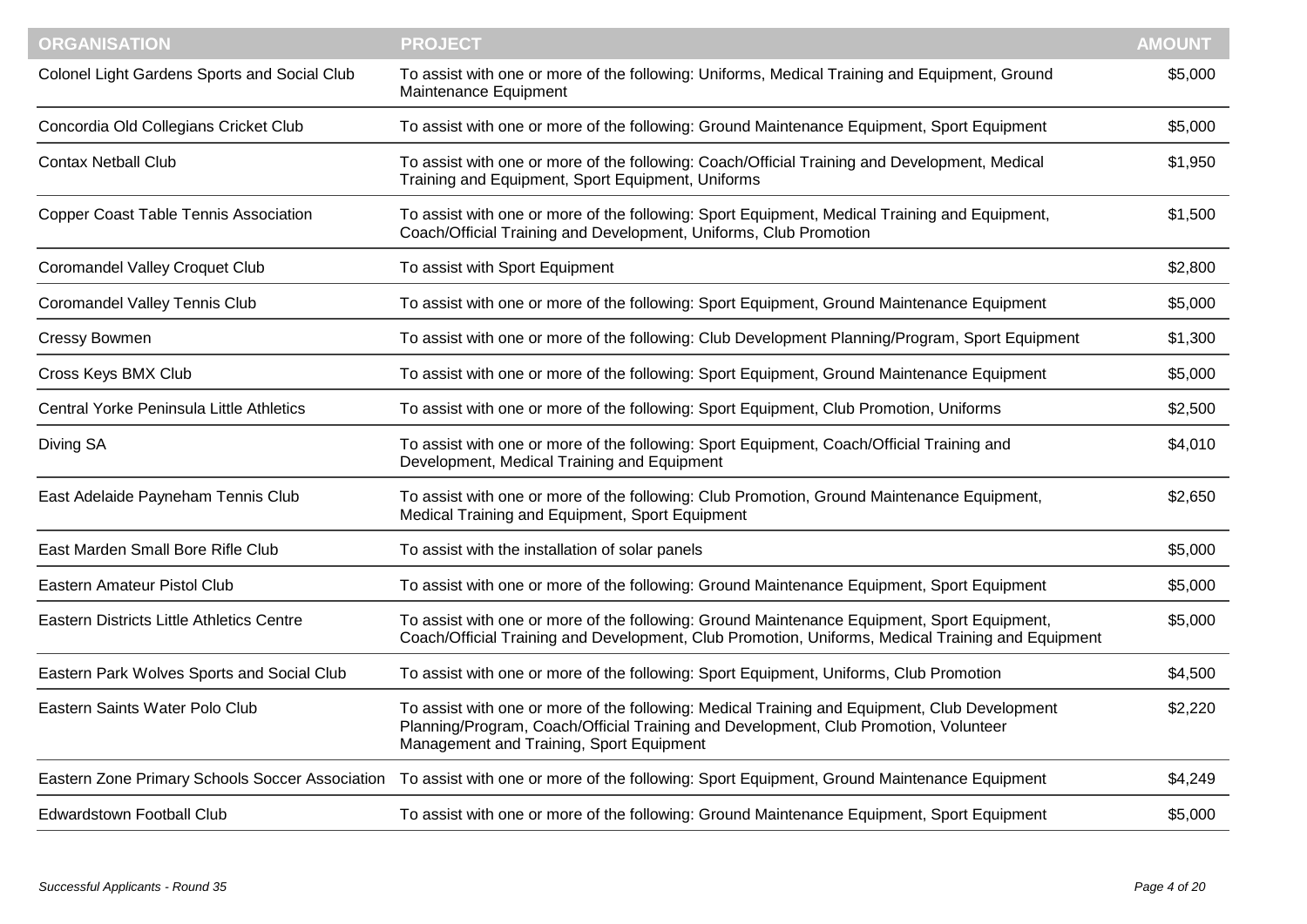| <b>ORGANISATION</b>                     | <b>PROJECT</b>                                                                                                                                                                                                         | <b>AMOUNT</b> |
|-----------------------------------------|------------------------------------------------------------------------------------------------------------------------------------------------------------------------------------------------------------------------|---------------|
| Elizabeth Football Club                 | To assist with one or more of the following: Sport Equipment, Uniforms, Medical Training and<br>Equipment                                                                                                              | \$5,000       |
| <b>Elizabeth Pistol Club</b>            | To assist with Sport Equipment                                                                                                                                                                                         | \$2,300       |
| Elsewhere Clay Target Club              | To assist with the purchase and installation of two clay target throwers                                                                                                                                               | \$14,645      |
| Falcons Ice Hockey Club                 | To assist with one or more of the following: Sport Equipment, Uniforms, Hardship Subsidies, Club<br>Promotion, Volunteer Management and Training, Medical Training and Equipment, Club<br>Development Planning/Program | \$5,000       |
| Findon Skid Kids                        | To assist with one or more of the following: Sport Equipment, Club Promotion, Medical Training and<br>Equipment, Uniforms, Ground Maintenance Equipment                                                                | \$5,000       |
| <b>Finniss Cricket Club</b>             | To assist with the installation of a new cricket practice facility                                                                                                                                                     | \$4,000       |
| <b>Fleurieu Swimming Club</b>           | To assist with one or more of the following: Ground Maintenance Equipment, Sport Equipment                                                                                                                             | \$5,000       |
| <b>Flinders Little Athletics Centre</b> | To assist with one or more of the following: Sport Equipment, Club Development Planning/Program,<br><b>Ground Maintenance Equipment</b>                                                                                | \$5,000       |
| Fun Star Calisthenic Academy            | To assist with one or more of the following: Hardship Subsidies, Uniforms, Club Promotion                                                                                                                              | \$2,500       |
| Furner Sports Club                      | To assist with one or more of the following: Ground Maintenance Equipment, Coach/Official Training<br>and Development, Medical Training and Equipment, Sport Equipment, Club Development<br>Planning/Program           | \$4,000       |
| <b>Gambier City Sharks Soccer Club</b>  | To assist with one or more of the following: Hardship Subsidies, Sport Equipment, Medical Training<br>and Equipment, Volunteer Management and Training, Uniforms                                                       | \$5,000       |
| <b>Gawler Bowling Club</b>              | To assist with a kitchen upgrade                                                                                                                                                                                       | \$5,700       |
| <b>Gawler Central Sporting Club</b>     | To assist with one or more of the following: Coach/Official Training and Development, Volunteer<br>Management and Training, Club Development Planning/Program, Medical Training and Equipment,<br>Sport Equipment      | \$5,000       |
| <b>Gawler Little Athletics Centre</b>   | To assist with one or more of the following: Sport Equipment, Medical Training and Equipment,<br>Coach/Official Training and Development, Club Promotion                                                               | \$5,000       |
| <b>Gawler Petanque Club</b>             | To assist with the installation of a new petanque playing surface                                                                                                                                                      | \$4,323       |
| Guides SA - Salisbury District Group    | To assist with one or more of the following: Ground Maintenance Equipment, Hardship Subsidies,<br><b>Uniforms</b>                                                                                                      | \$5,000       |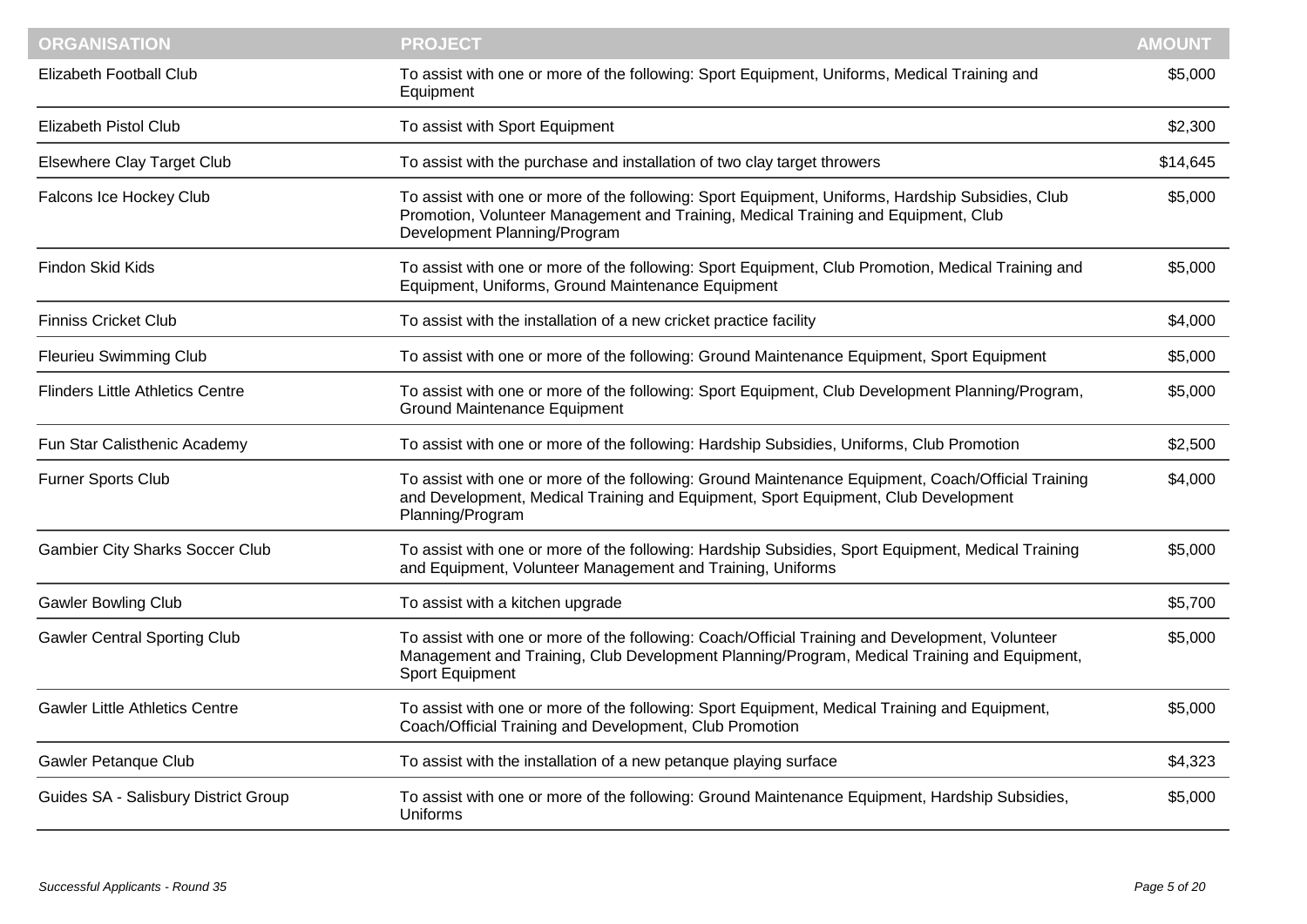| <b>ORGANISATION</b>                                  | <b>PROJECT</b>                                                                                                                                                                                                                        | <b>AMOUNT</b> |
|------------------------------------------------------|---------------------------------------------------------------------------------------------------------------------------------------------------------------------------------------------------------------------------------------|---------------|
| Guides SA - Hillcrest                                | To assist with one or more of the following: Coach/Official Training and Development, Volunteer<br>Management and Training, Club Promotion, Sport Equipment, Ground Maintenance Equipment                                             | \$4,000       |
| <b>Gladstone Golf Club</b>                           | To assist with one or more of the following: Ground Maintenance Equipment, Club Development<br>Planning/Program, Hardship Subsidies, Volunteer Management and Training                                                                | \$1,500       |
| Glencoe and District Sports Ground Association       | To assist with the construction of an outdoor fitness centre                                                                                                                                                                          | \$9,781       |
| <b>Glenelg Rebels Softball Club</b>                  | To assist with one or more of the following: Sport Equipment, Hardship Subsidies                                                                                                                                                      | \$3,300       |
| <b>Glenelg Baseball Club</b>                         | To assist with the construction of a food preparation and servery facility                                                                                                                                                            | \$20,000      |
| <b>Glenelg District Cricket Club</b>                 | To assist with Ground Maintenance Equipment                                                                                                                                                                                           | \$2,625       |
| <b>Grange Surf Life Saving Club</b>                  | To assist with one or more of the following: Sport Equipment, Medical Training and Equipment,<br>Volunteer Management and Training                                                                                                    | \$3,000       |
| <b>Grange Uniting Netball Club</b>                   | To assist with a floodlighting upgrade                                                                                                                                                                                                | \$13,000      |
| <b>Great Southern Amateur Basketball Association</b> | To assist with one or more of the following: Sport Equipment, Club Promotion, Coach/Official Training<br>and Development                                                                                                              | \$2,000       |
| <b>Hallett Cove Little Athletics Centre</b>          | To assist with one or more of the following: Sport Equipment, Club Promotion, Volunteer<br>Management and Training, Hardship Subsidies, Uniforms, Club Development Planning/Program,<br>Coach/Official Training and Development       | \$4,861       |
| Happy Valley Football Club                           | To assist with the construction of a new coaches box                                                                                                                                                                                  | \$9,900       |
| Hectorville Sports and Community Club                | To assist with one or more of the following: Sport Equipment, Club Development Planning/Program,<br>Medical Training and Equipment, Volunteer Management and Training                                                                 | \$5,000       |
| <b>Henley Football Club</b>                          | To assist with one or more of the following: Medical Training and Equipment, Coach/Official Training<br>and Development, Volunteer Management and Training, Sport Equipment, Hardship Subsidies, Club<br>Development Planning/Program | \$5,000       |
| Henley Raiders Rugby League Club                     | To assist with one or more of the following: Sport Equipment, Uniforms, Medical Training and<br>Equipment, Club Promotion                                                                                                             | \$2,000       |
| <b>High Impact Aerobic Gymnastics</b>                | To assist with one or more of the following: Coach/Official Training and Development, Ground<br>Maintenance Equipment, Uniforms                                                                                                       | \$1,000       |
| <b>Highbury Calisthenics</b>                         | To assist with one or more of the following: Club Development Planning/Program, Coach/Official<br>Training and Development, Club Promotion                                                                                            | \$2,500       |
| Hope Valley Bowling and Community Club               | To assist with one or more of the following: Sport Equipment, Club Development Planning/Program                                                                                                                                       | \$4,000       |
|                                                      |                                                                                                                                                                                                                                       |               |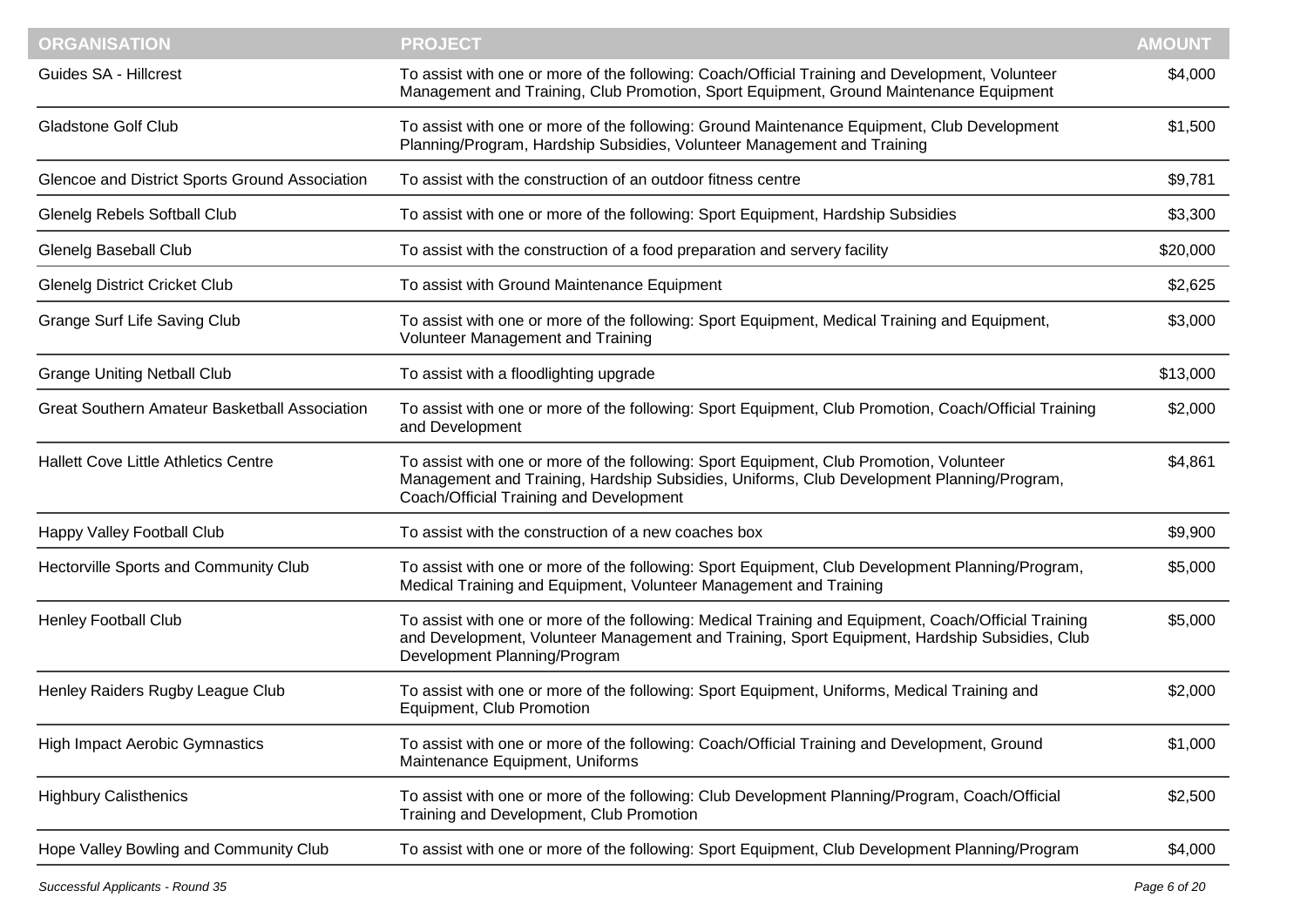| <b>ORGANISATION</b>                                            | <b>PROJECT</b>                                                                                                                                                                             | <b>AMOUNT</b> |
|----------------------------------------------------------------|--------------------------------------------------------------------------------------------------------------------------------------------------------------------------------------------|---------------|
| Hope Valley Sporting Club                                      | To assist with one or more of the following: Medical Training and Equipment, Sport Equipment,<br>Coach/Official Training and Development, Club Promotion                                   | \$5,000       |
| Hope Valley Tennis and Netball Club                            | To assist with one or more of the following: Sport Equipment, Uniforms, Club Promotion, Medical<br><b>Training and Equipment</b>                                                           | \$5,000       |
| Hope Ward Tennis Club                                          | To assist with one or more of the following: Uniforms, Coach/Official Training and Development,<br><b>Medical Training and Equipment</b>                                                   | \$2,050       |
| Ingle Farm Junior Soccer Club                                  | To assist with one or more of the following: Hardship Subsidies, Sport Equipment, Uniforms, Club<br>Promotion                                                                              | \$3,843       |
| Ironbank Cherry Gardens Football Club                          | To assist with one or more of the following: Sport Equipment, Ground Maintenance Equipment, Club<br>Development Planning/Program                                                           | \$4,500       |
| Jamestown Junior Cricket Club                                  | To assist with one or more of the following: Ground Maintenance Equipment, Sport Equipment, Club<br>Development Planning/Program, Club Promotion                                           | \$4,500       |
| Junior Development Committee Rosewater<br><b>Football Club</b> | To assist with one or more of the following: Sport Equipment, Hardship Subsidies, Ground<br>Maintenance Equipment, Medical Training and Equipment, Coach/Official Training and Development | \$4,250       |
| Karate-Do Goju-Kai Salisbury Dojo                              | To assist with one or more of the following: Sport Equipment, Uniforms, Club Development<br>Planning/Program, Club Promotion                                                               | \$2,000       |
| Kenilworth Football Club                                       | To assist with one or more of the following: Sport Equipment, Club Development Planning/Program,<br>Medical Training and Equipment, Uniforms                                               | \$5,000       |
| Kingston Pony Club                                             | To assist with one or more of the following: Uniforms, Sport Equipment, Club Promotion, Ground<br>Maintenance Equipment                                                                    | \$4,000       |
| Lameroo Senior Citizens Club                                   | To assist with Sport Equipment                                                                                                                                                             | \$3,000       |
| Largs Bay Sailing Club                                         | To assist with one or more of the following: Medical Training and Equipment, Sport Equipment,<br>Volunteer Management and Training, Club Promotion                                         | \$5,000       |
| Largs North Calisthenic Club                                   | To assist with one or more of the following: Uniforms, Sport Equipment, Hardship Subsidies                                                                                                 | \$4,200       |
| Le Fevre Portside Amateur Swimming Club                        | To assist with one or more of the following: Sport Equipment, Uniforms, Club Promotion,<br>Coach/Official Training and Development                                                         | \$4,332       |
| Leigh Creek Progress Association                               | To assist with the supply of water mains and electricity to clubhouse                                                                                                                      | \$14,559      |
| Lil' Adelaide Rollers                                          | To assist with one or more of the following: Sport Equipment, Uniforms, Club Promotion, Volunteer<br>Management and Training                                                               | \$5,000       |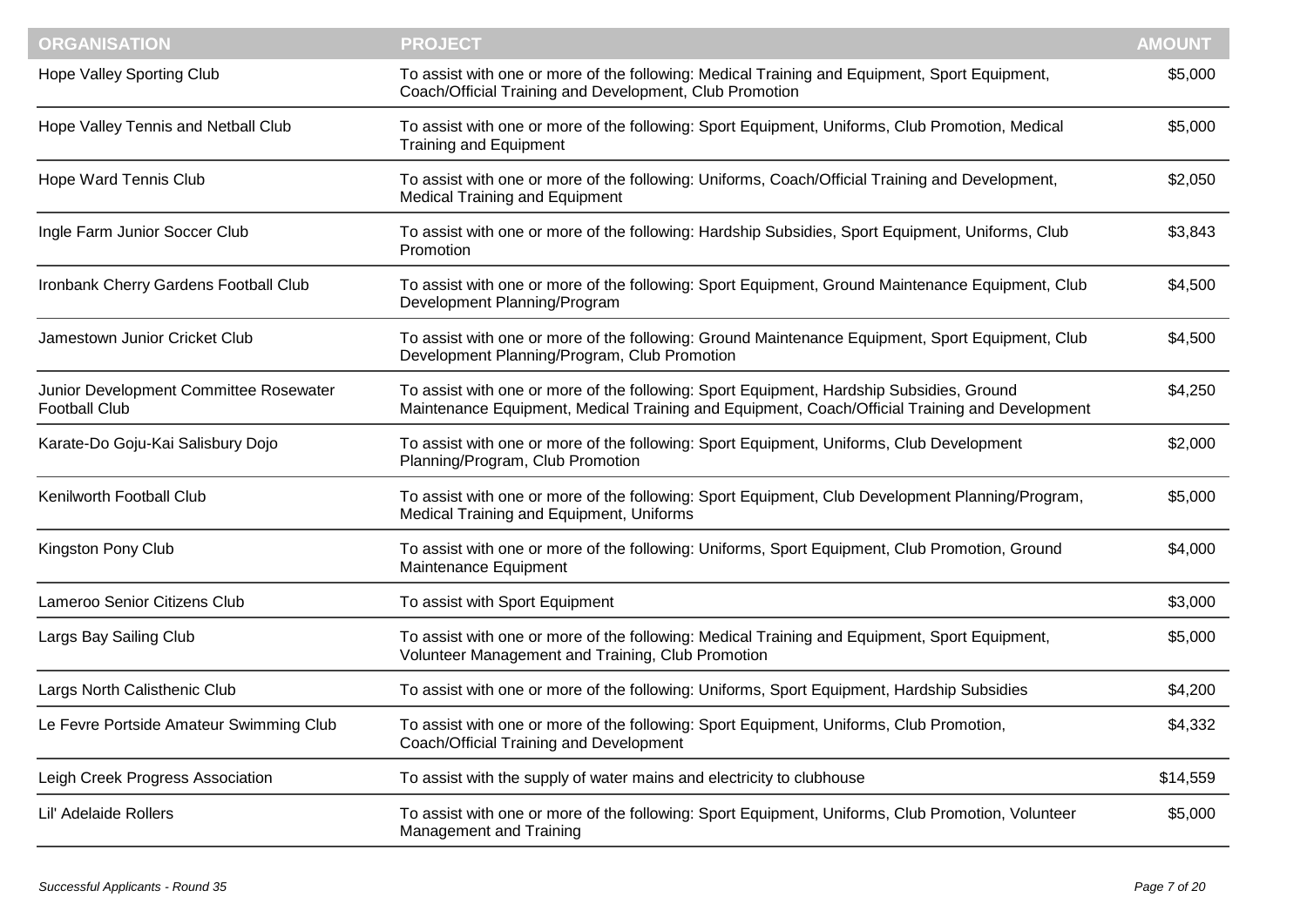| <b>ORGANISATION</b>                                              | <b>PROJECT</b>                                                                                                                                                                                         | <b>AMOUNT</b> |
|------------------------------------------------------------------|--------------------------------------------------------------------------------------------------------------------------------------------------------------------------------------------------------|---------------|
| <b>Lobethal Football Club</b>                                    | To assist with one or more of the following: Coach/Official Training and Development, Medical<br>Training and Equipment, Hardship Subsidies, Volunteer Management and Training                         | \$3,000       |
| Lobethal Football Club                                           | To assist with a health and safety upgrade to the canteen at Lobethal Oval                                                                                                                             | \$18,000      |
| Long Plains Netball Club                                         | To assist with one or more of the following: Club Promotion, Uniforms, Coach/Official Training and<br>Development, Medical Training and Equipment, Sport Equipment                                     | \$1,500       |
| <b>Loxton District Cricket Club</b>                              | To assist with the redevelopment of the Loxton Oval turf cricket pitch                                                                                                                                 | \$6,632       |
| <b>Loxton Football Club</b>                                      | To assist with one or more of the following: Sport Equipment, Uniforms, Ground Maintenance<br>Equipment, Coach/Official Training and Development, Medical Training and Equipment                       | \$4,000       |
| Magill Morialta Cricket Club                                     | To assist with one or more of the following: Sport Equipment, Medical Training and Equipment,<br>Ground Maintenance Equipment, Uniforms                                                                | \$4,500       |
| Mannum Football Club                                             | To assist with one or more of the following: Ground Maintenance Equipment, Medical Training and<br>Equipment, Uniforms, Club Promotion                                                                 | \$3,000       |
| Marble Range Football Club                                       | To assist with the redevelopment of the coaches, umpires and time keepers boxes                                                                                                                        | \$8,000       |
| <b>Marion Swimming Club</b>                                      | To assist with one or more of the following: Sport Equipment, Coach/Official Training and<br>Development, Club Promotion, Volunteer Management and Training                                            | \$5,000       |
| Masters Swimming in Australia South Australian<br>Branch (AUSSI) | To assist with one or more of the following: Sport Equipment, Club Development Planning/Program,<br>Coach/Official Training and Development, Club Promotion, Volunteer Management and Training         | \$5,000       |
| <b>McLaren Districts Riding Club</b>                             | To assist with one or more of the following: Sport Equipment, Club Development Planning/Program,<br>Volunteer Management and Training, Coach/Official Training and Development                         | \$3,500       |
| <b>McLaren Districts Riding Club</b>                             | To assist with an upgrade to horse yards and arena fencing                                                                                                                                             | \$4,750       |
| <b>McLaren Football Club</b>                                     | To assist with one or more of the following: Medical Training and Equipment, Club Development<br>Planning/Program, Sport Equipment, Ground Maintenance Equipment, Volunteer Management and<br>Training | \$2,250       |
| McLaren Vale Bocce Club                                          | To assist with a kitchen upgrade                                                                                                                                                                       | \$12,000      |
| Mercedes Old Collegiate Soccer Club                              | To assist with Sport Equipment                                                                                                                                                                         | \$3,000       |
| <b>Metro Show Jumping</b>                                        | To assist with one or more of the following: Ground Maintenance Equipment, Sport Equipment,<br>Medical Training and Equipment, Volunteer Management and Training                                       | \$2,500       |
| <b>Millicent Bowling Club</b>                                    | To assist with the installation of solar panels                                                                                                                                                        | \$9,000       |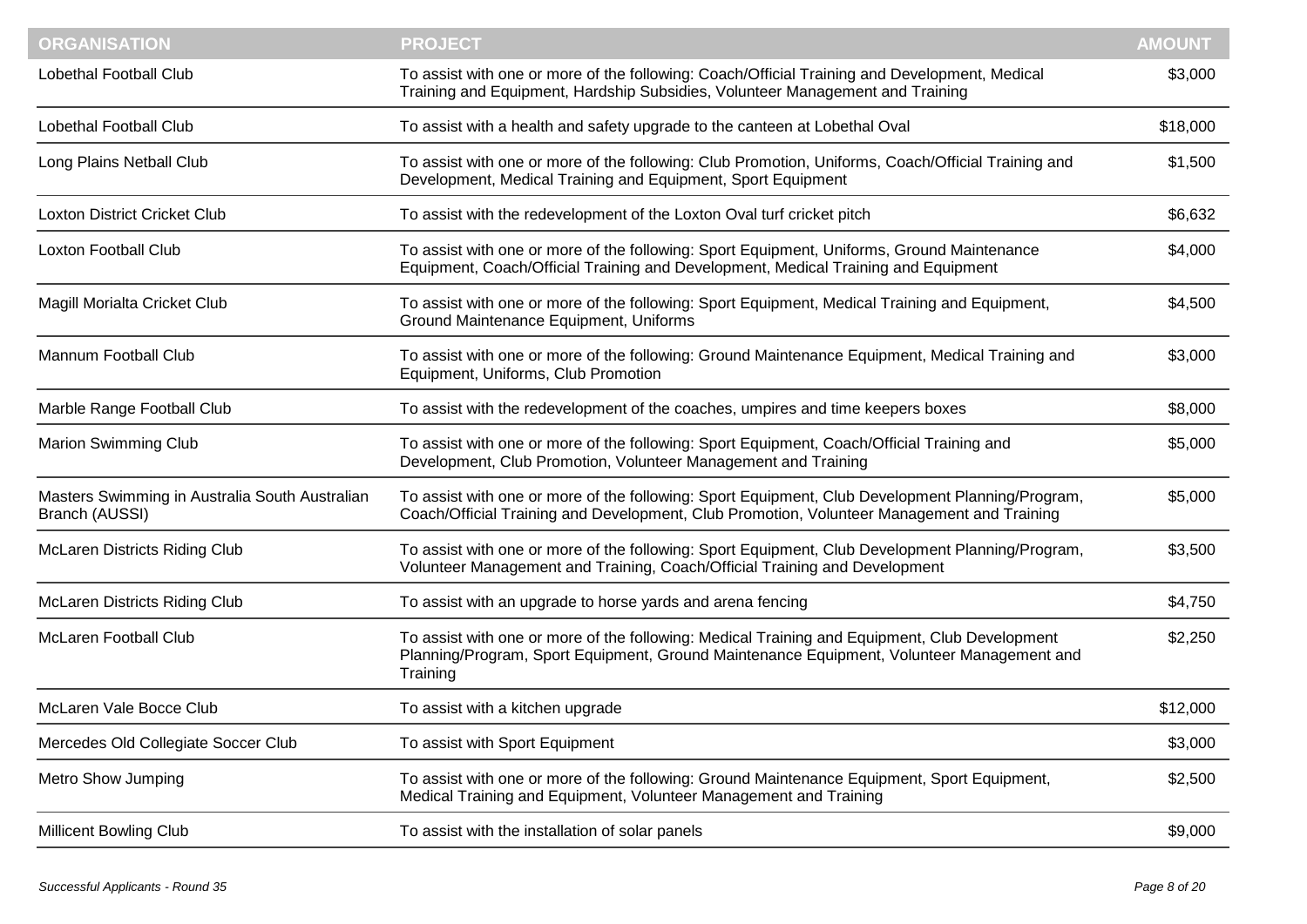| <b>ORGANISATION</b>                    | <b>PROJECT</b>                                                                                                                                                                                                                         | <b>AMOUNT</b> |
|----------------------------------------|----------------------------------------------------------------------------------------------------------------------------------------------------------------------------------------------------------------------------------------|---------------|
| Millswood Lawn Tennis Club             | To assist with a kitchen upgrade                                                                                                                                                                                                       | \$6,600       |
| Mitcham Football Club                  | To assist with one or more of the following: Medical Training and Equipment, Sport Equipment,<br>Volunteer Management and Training                                                                                                     | \$5,000       |
| Moana Surf Life Saving Club            | To assist with one or more of the following: Sport Equipment, Medical Training and Equipment, Club<br>Promotion, Club Development Planning/Program                                                                                     | \$4,000       |
| Modbury Vista Junior Soccer Club       | To assist with one or more of the following: Sport Equipment, Ground Maintenance Equipment,<br>Medical Training and Equipment, Club Development Planning/Program, Club Promotion, Uniforms,<br>Coach/Official Training and Development | \$5,000       |
| <b>Monarto Cricket Club</b>            | To assist with Sport Equipment                                                                                                                                                                                                         | \$3,000       |
| Morphett Vale Football and Sports Club | To assist with one or more of the following: Sport Equipment, Medical Training and Equipment,<br>Uniforms, Ground Maintenance Equipment                                                                                                | \$5,000       |
| Morphett Vale Memorial Bowling Club    | To assist with one or more of the following: Ground Maintenance Equipment, Medical Training and<br>Equipment, Sport Equipment                                                                                                          | \$5,000       |
| Morphett Vale Youth Club               | To assist with a new storage facility                                                                                                                                                                                                  | \$4,500       |
| Morphettville Park Sporting Club       | To assist with one or more of the following: Sport Equipment, Uniforms, Club Promotion, Ground<br>Maintenance Equipment, Medical Training and Equipment, Hardship Subsidies                                                            | \$5,000       |
| Mount Barker United Soccer Club        | To assist with one or more of the following: Sport Equipment, Uniforms, Medical Training and<br>Equipment                                                                                                                              | \$2,000       |
| Mount Compass Community Tennis Club    | To assist with one or more of the following: Sport Equipment, Ground Maintenance Equipment                                                                                                                                             | \$2,500       |
| Mount Gambier Italo Australian Club    | To assist with the construction of disabled toilets                                                                                                                                                                                    | \$9,417       |
| <b>Mount Gambier Pistol Club</b>       | To assist with Ground Maintenance Equipment                                                                                                                                                                                            | \$3,000       |
| Mount Lofty Kindergym                  | To assist with one or more of the following: Club Promotion, Club Development Planning/Program,<br>Sport Equipment, Ground Maintenance Equipment                                                                                       | \$3,211       |
| Murray Bridge Croquet Club             | To assist with one or more of the following: Sport Equipment, Medical Training and Equipment, Club<br>Promotion, Coach/Official Training and Development                                                                               | \$4,300       |
| Mylor Netball Club                     | To assist with the construction of a new clubroom                                                                                                                                                                                      | \$18,000      |
| Mylor Valley Pony Club                 | To assist with one or more of the following: Ground Maintenance Equipment, Medical Training and<br>Equipment, Sport Equipment                                                                                                          | \$3,000       |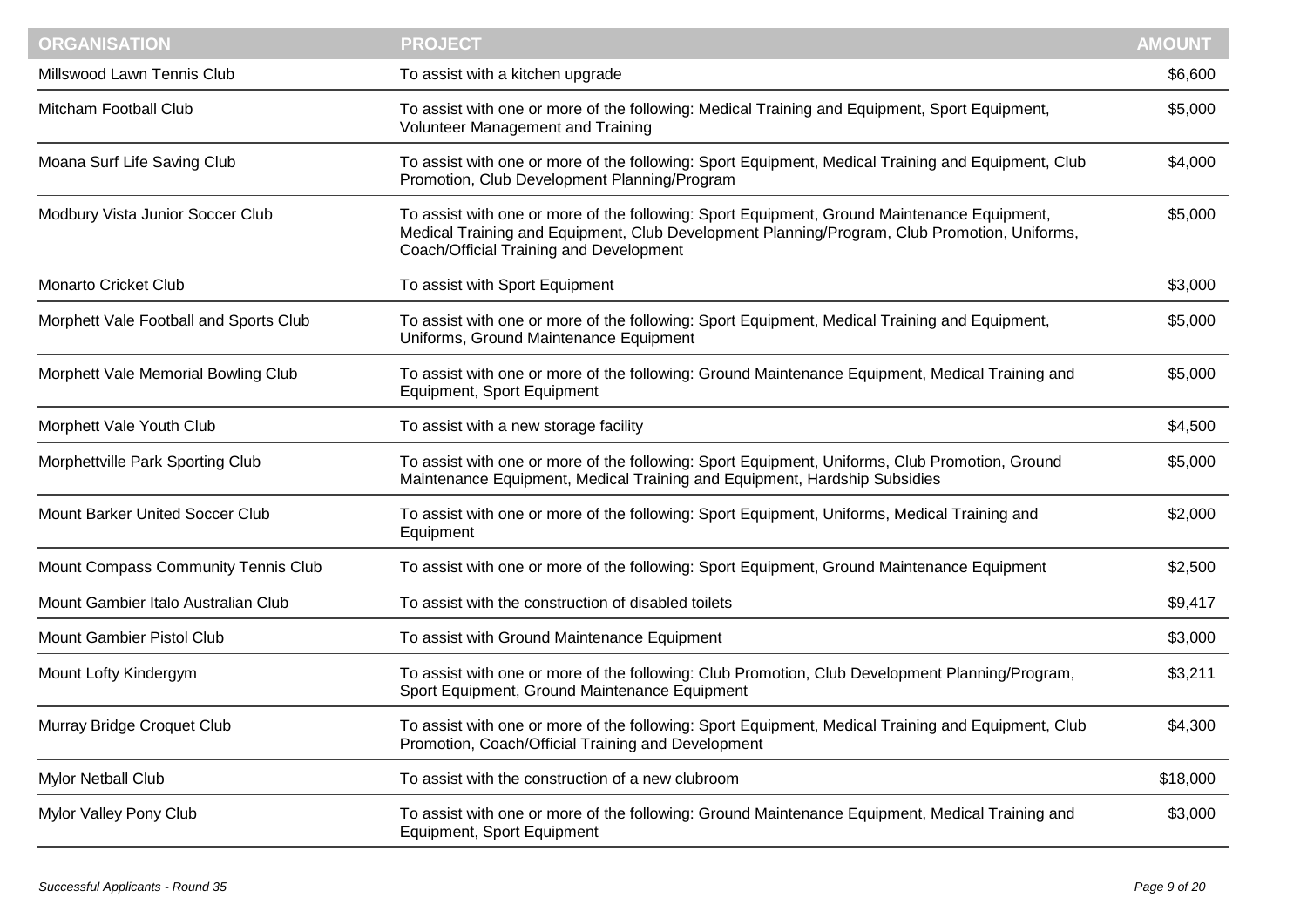| <b>ORGANISATION</b>                                           | <b>PROJECT</b>                                                                                                                                                                                                                                                  | <b>AMOUNT</b> |
|---------------------------------------------------------------|-----------------------------------------------------------------------------------------------------------------------------------------------------------------------------------------------------------------------------------------------------------------|---------------|
| Naracoorte and District Hockey Association                    | To assist with the installation of solar panels                                                                                                                                                                                                                 | \$4,500       |
| Naracoorte Bowls Club                                         | To assist with one or more of the following: Sport Equipment, Ground Maintenance Equipment                                                                                                                                                                      | \$2,000       |
| Naracoorte Tennis Club                                        | To assist with a tennis court upgrade                                                                                                                                                                                                                           | \$1,800       |
| Newton Jaguars Netball Club                                   | To assist with the installation of new shade shelters and seating                                                                                                                                                                                               | \$11,350      |
| Newton Jaguars Netball Club                                   | To assist with one or more of the following: Ground Maintenance Equipment, Coach/Official Training<br>and Development, Sport Equipment, Medical Training and Equipment                                                                                          | \$5,000       |
| Noarlunga Figure Skating Club                                 | To assist with one or more of the following: Club Development Planning/Program, Medical Training<br>and Equipment, Club Promotion, Sport Equipment, Coach/Official Training and Development,<br><b>Uniforms</b>                                                 | \$3,000       |
| Noarlunga Little Athletics Centre                             | To assist with one or more of the following: Sport Equipment, Ground Maintenance Equipment, Club<br>Promotion                                                                                                                                                   | \$4,500       |
| North Haven Surf Life Saving Club                             | To assist with one or more of the following: Sport Equipment, Club Development Planning/Program,<br>Club Promotion, Volunteer Management and Training                                                                                                           | \$5,000       |
| North Torrens Rugby Union Football, Sports and<br>Social Club | To assist with one or more of the following: Ground Maintenance Equipment, Sport Equipment,<br>Medical Training and Equipment, Uniforms                                                                                                                         | \$3,600       |
| North Whyalla Football and Sporting Club                      | To assist with the installation of solar panels                                                                                                                                                                                                                 | \$19,000      |
| Northern Refugee United Social Club of SA                     | To assist with one or more of the following: Sport Equipment, Uniforms, Club Development<br>Planning/Program, Coach/Official Training and Development, Hardship Subsidies, Medical Training<br>and Equipment, Club Promotion, Volunteer Management and Training | \$4,700       |
| Norwood Basketball Club                                       | To assist with one or more of the following: Sport Equipment, Medical Training and Equipment, Club<br>Development Planning/Program, Coach/Official Training and Development, Club Promotion,<br>Volunteer Management and Training                               | \$5,000       |
| Norwood Bears Volleyball Club                                 | To assist with one or more of the following: Hardship Subsidies, Sport Equipment, Uniforms, Club<br>Promotion                                                                                                                                                   | \$3,900       |
| Norwood Croquet Club                                          | To assist with a kitchen upgrade                                                                                                                                                                                                                                | \$7,265       |
| Norwood Soccer Club                                           | To assist with one or more of the following: Sport Equipment, Uniforms                                                                                                                                                                                          | \$3,800       |
| <b>Oakdale Netball Club</b>                                   | To assist with one or more of the following: Sport Equipment, Medical Training and Equipment, Club<br>Promotion                                                                                                                                                 | \$3,895       |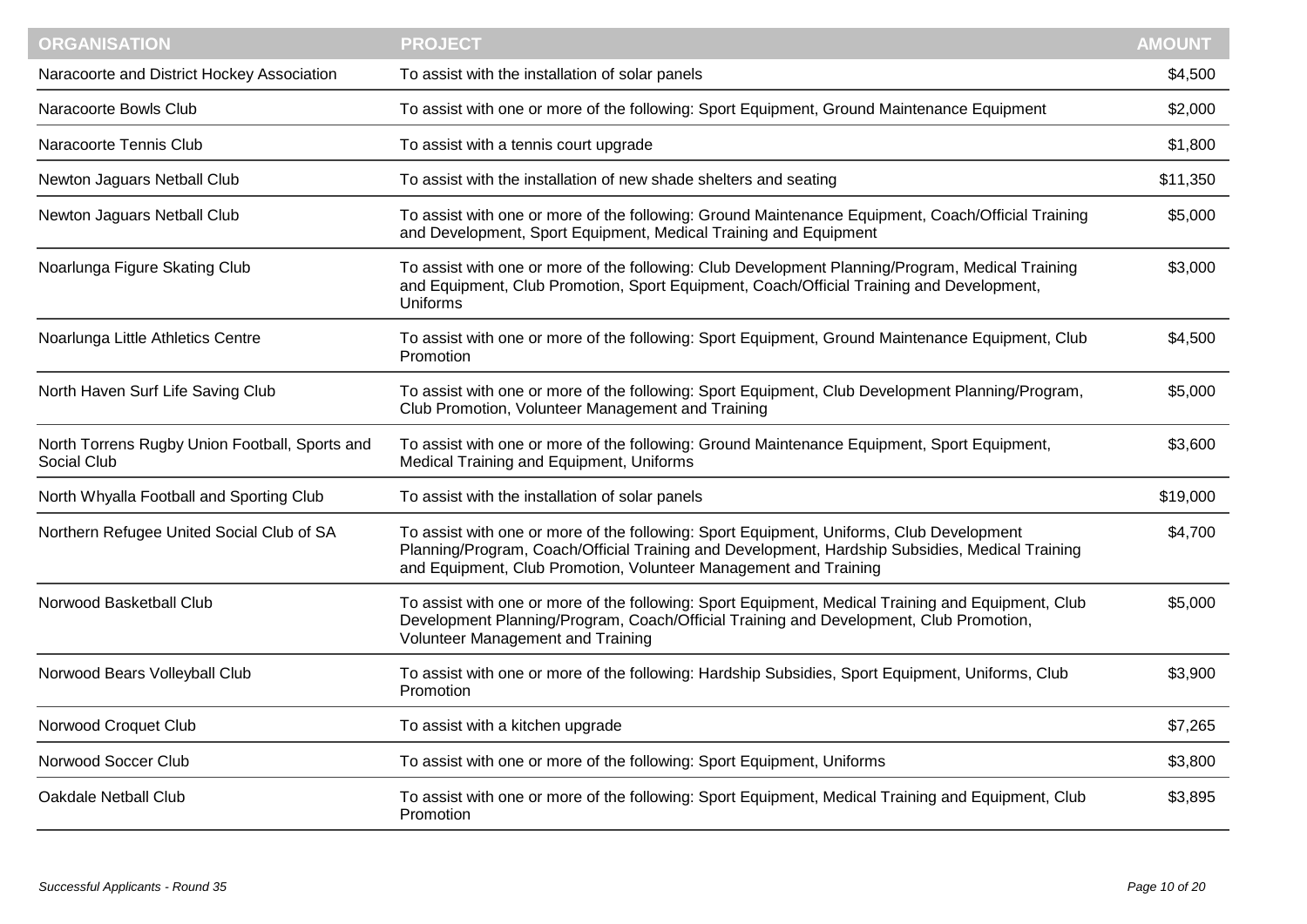| <b>ORGANISATION</b>                      | <b>PROJECT</b>                                                                                                                                                                                                                                                        | <b>AMOUNT</b> |
|------------------------------------------|-----------------------------------------------------------------------------------------------------------------------------------------------------------------------------------------------------------------------------------------------------------------------|---------------|
| Old Ignatians Soccer Club                | To assist with one or more of the following: Ground Maintenance Equipment, Sport Equipment,<br>Medical Training and Equipment, Coach/Official Training and Development, Uniforms                                                                                      | \$5,000       |
| Onka Piranhas Basketball Club            | To assist with one or more of the following: Sport Equipment, Uniforms, Coach/Official Training and<br>Development, Medical Training and Equipment                                                                                                                    | \$5,000       |
| Onkaparinga Canoe Club                   | To assist with one or more of the following: Sport Equipment, Uniforms, Club Development<br>Planning/Program                                                                                                                                                          | \$5,000       |
| Onkaparinga Pony Club                    | To assist with the installation of a new riding arena                                                                                                                                                                                                                 | \$9,000       |
| Para Hills Cricket Club                  | To assist with one or more of the following: Ground Maintenance Equipment, Medical Training and<br>Equipment, Coach/Official Training and Development, Volunteer Management and Training, Club<br>Promotion                                                           | \$5,000       |
| Para Hills West Soccer Club              | To assist with one or more of the following: Sport Equipment, Medical Training and Equipment,<br>Coach/Official Training and Development                                                                                                                              | \$5,000       |
| Parafield Gardens Soccer and Sports Club | To assist with one or more of the following: Sport Equipment, Uniforms, Medical Training and<br>Equipment                                                                                                                                                             | \$4,300       |
| Parndana Bowling Club                    | To assist with the installation of shade structures and seating                                                                                                                                                                                                       | \$7,300       |
| Parndana Progress Association            | To assist with the installation of solar heating to community swimming pool                                                                                                                                                                                           | \$11,000      |
| Paskeville Boors Plains Cricket Club     | To assist with Ground Maintenance Equipment                                                                                                                                                                                                                           | \$1,000       |
| Payneham Bowling Club                    | To assist with one or more of the following: Ground Maintenance Equipment, Sport Equipment                                                                                                                                                                            | \$5,000       |
| Payneham Swimming Club                   | To assist with one or more of the following: Hardship Subsidies, Club Promotion, Coach/Official<br>Training and Development, Club Development Planning/Program, Volunteer Management and<br>Training, Sport Equipment, Uniforms, Ground Maintenance Equipment, Medica | \$5,000       |
| Pegasus Pony Club                        | To assist with one or more of the following: Sport Equipment, Uniforms, Coach/Official Training and<br>Development                                                                                                                                                    | \$5,000       |
| Pembroke Old Scholars Association        | To assist with a floodlighting upgrade                                                                                                                                                                                                                                | \$13,475      |
| Penola Sports Club                       | To assist with an air conditioning upgrade                                                                                                                                                                                                                            | \$12,000      |
| PHOS Camden Netballl Club                | To assist with one or more of the following: Sport Equipment, Medical Training and Equipment,<br>Coach/Official Training and Development                                                                                                                              | \$3,375       |
| Playford Aquatic Club                    | To assist with one or more of the following: Sport Equipment, Uniforms, Club Promotion, Medical<br>Training and Equipment, Hardship Subsidies                                                                                                                         | \$5,000       |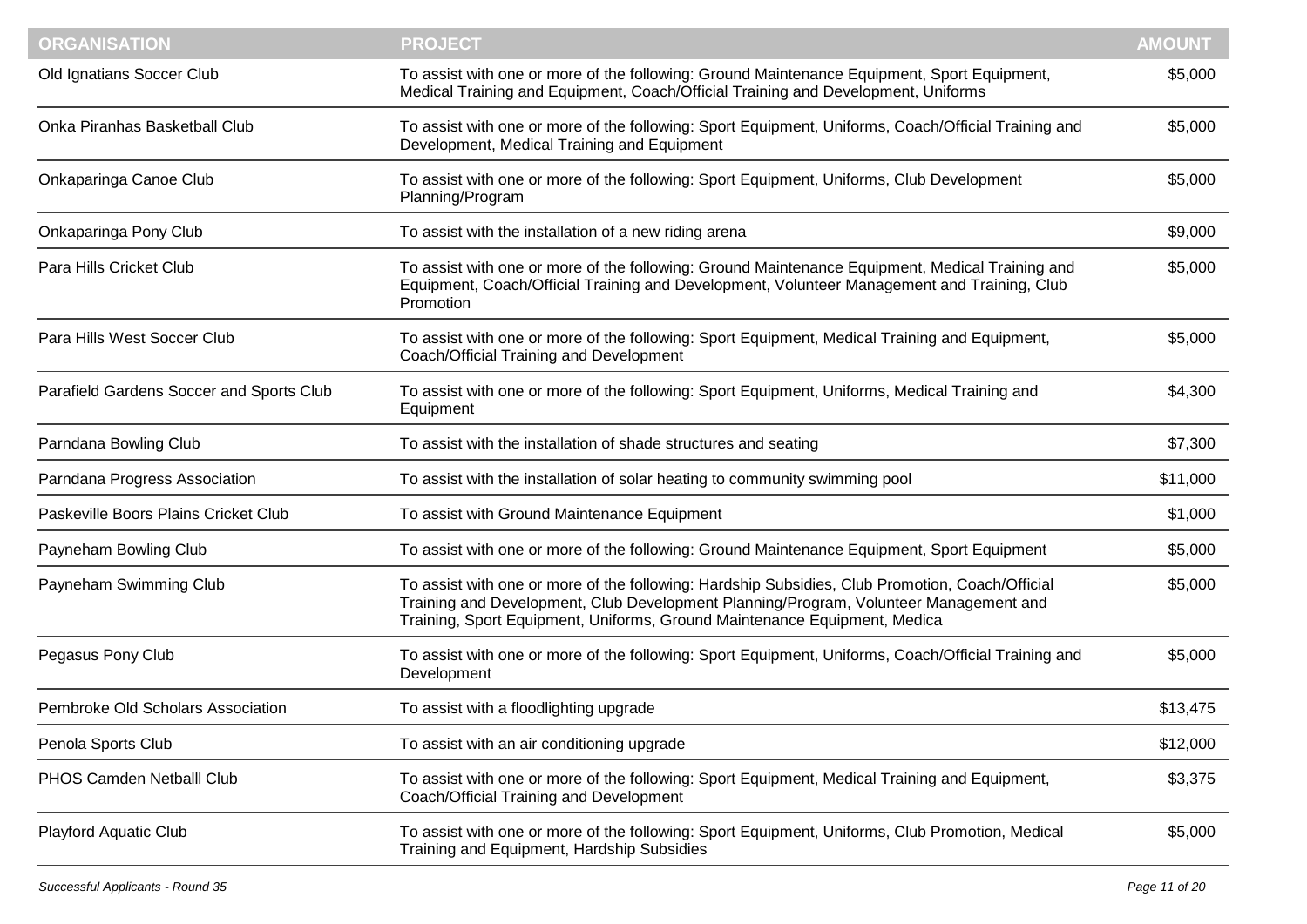| <b>ORGANISATION</b>                     | <b>PROJECT</b>                                                                                                                                                                                                                | <b>AMOUNT</b> |
|-----------------------------------------|-------------------------------------------------------------------------------------------------------------------------------------------------------------------------------------------------------------------------------|---------------|
| Playford City Soccer And Community Club | To assist with one or more of the following: Ground Maintenance Equipment, Club Development<br>Planning/Program, Uniforms, Sport Equipment, Medical Training and Equipment, Coach/Official<br><b>Training and Development</b> | \$5,000       |
| Playford Kindergym                      | To assist with the construction of a storage facility                                                                                                                                                                         | \$10,000      |
| Plympton Sporting and Recreation Club   | To assist with one or more of the following: Sport Equipment, Medical Training and Equipment,<br>Uniforms                                                                                                                     | \$3,000       |
| Plympton/Halifax Calisthenics Club      | To assist with one or more of the following: Uniforms, Sport Equipment, Club Promotion,<br>Coach/Official Training and Development                                                                                            | \$3,225       |
| Port Adelaide Athletic Club             | To assist with one or more of the following: Club Development Planning/Program, Club Promotion,<br>Uniforms, Sport Equipment, Hardship Subsidies, Volunteer Management and Training                                           | \$4,500       |
| Port Adelaide Cricket Club              | To assist with one or more of the following: Hardship Subsidies, Club Development<br>Planning/Program, Sport Equipment, Medical Training and Equipment                                                                        | \$4,500       |
| Port Adelaide District Hockey Club      | To assist with one or more of the following: Coach/Official Training and Development, Sport<br>Equipment, Club Promotion, Medical Training and Equipment, Club Development Planning/Program                                   | \$4,368       |
| Port Adelaide Lion Soccer Club          | To assist with one or more of the following: Sport Equipment, Uniforms, Ground Maintenance<br>Equipment, Hardship Subsidies, Club Promotion, Coach/Official Training and Development                                          | \$4,500       |
| Port District Football Club             | To assist with one or more of the following: Sport Equipment, Medical Training and Equipment, Club<br>Promotion                                                                                                               | \$4,300       |
| Port Elliot Surf Life Saving Club       | To assist with one or more of the following: Sport Equipment, Coach/Official Training and<br>Development, Hardship Subsidies                                                                                                  | \$2,750       |
| Port Elliot Tennis Club                 | To assist with one or more of the following: Ground Maintenance Equipment, Coach/Official Training<br>and Development, Sport Equipment                                                                                        | \$2,000       |
| Port Lincoln Calisthenics Club          | To assist with one or more of the following: Medical Training and Equipment, Sport Equipment,<br>Hardship Subsidies, Uniforms, Club Promotion                                                                                 | \$2,500       |
| Port Noarlunga Football and Sports Club | To assist with one or more of the following: Ground Maintenance Equipment, Uniforms, Sport<br>Equipment, Hardship Subsidies                                                                                                   | \$4,995       |
| Port Noarlunga Surf Life Saving Club    | To assist with Sport Equipment                                                                                                                                                                                                | \$2,805       |
| Port Pirie Basketball Association       | To assist with the installation of solar panels                                                                                                                                                                               | \$12,000      |
| Port Pirie Bowling Club                 | To assist with one or more of the following: Sport Equipment, Ground Maintenance Equipment                                                                                                                                    | \$1,500       |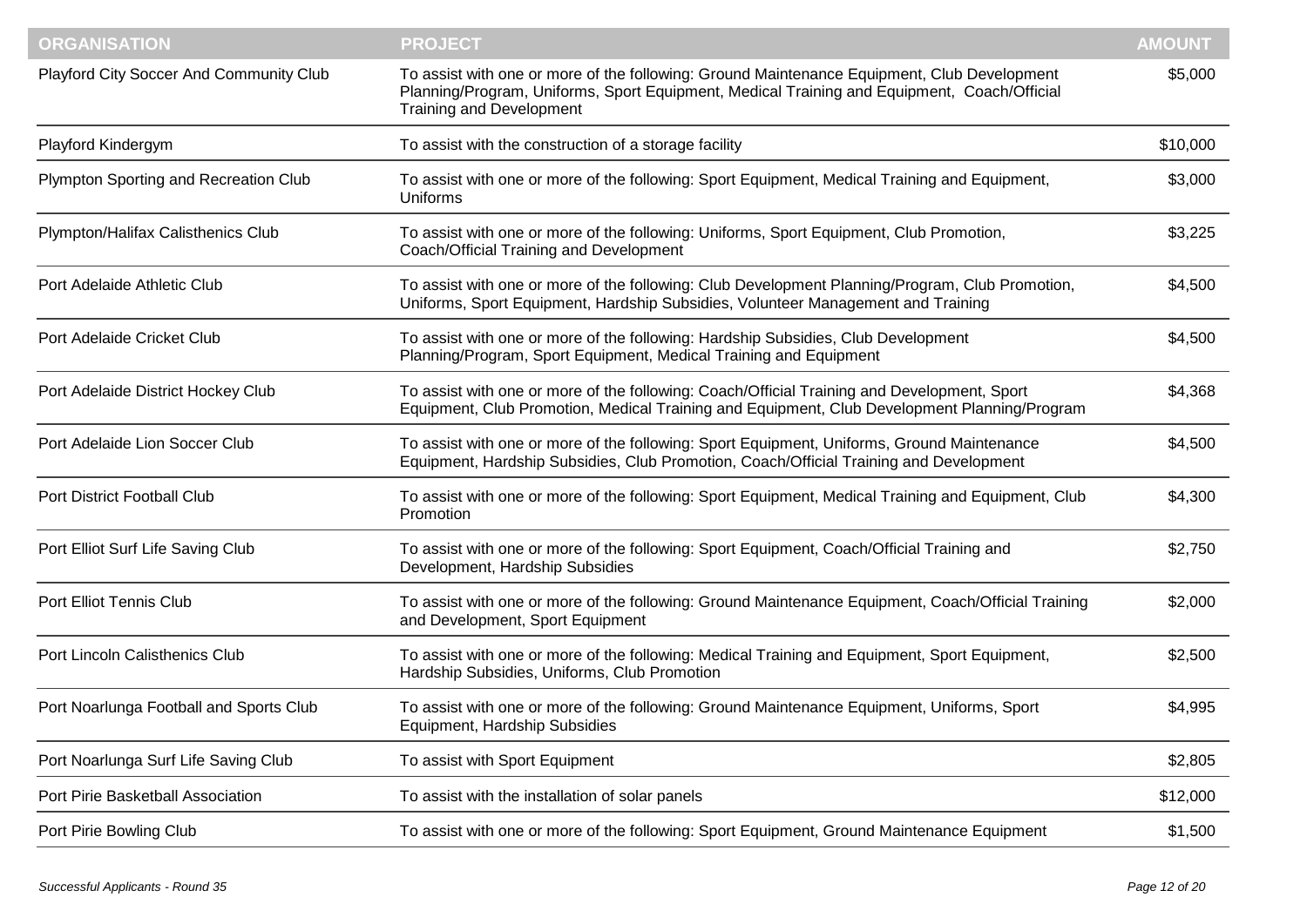| <b>ORGANISATION</b>                                         | <b>PROJECT</b>                                                                                                                                                                                                                                                  | <b>AMOUNT</b> |
|-------------------------------------------------------------|-----------------------------------------------------------------------------------------------------------------------------------------------------------------------------------------------------------------------------------------------------------------|---------------|
| Port Pirie Rifle Club                                       | To assist with one or more of the following: Ground Maintenance Equipment, Club Development<br>Planning/Program, Coach/Official Training and Development                                                                                                        | \$2,500       |
| <b>Portland Football Club</b>                               | To assist with one or more of the following: Sport Equipment, Uniforms, Club Promotion, Ground<br>Maintenance Equipment                                                                                                                                         | \$3,350       |
| Powerblades Dragon Boat Racing Club                         | To assist with one or more of the following: Club Promotion, Uniforms, Medical Training and<br>Equipment, Sport Equipment, Coach/Official Training and Development, Volunteer Management and<br>Training, Hardship Subsidies, Club Development Planning/Program | \$4,300       |
| Prospect-Broadview Bowling Club                             | To assist with one or more of the following: Uniforms, Sport Equipment, Ground Maintenance<br>Equipment, Club Promotion                                                                                                                                         | \$5,000       |
| Prospect-Broadview Bowling Club                             | To assist with a kitchen upgrade                                                                                                                                                                                                                                | \$16,150      |
| Reade Park Bowling Club                                     | To assist with Ground Maintenance Equipment                                                                                                                                                                                                                     | \$3,000       |
| Redbacks Hockey Club                                        | To assist with one or more of the following: Sport Equipment, Uniforms, Coach/Official Training and<br>Development                                                                                                                                              | \$4,500       |
| Renmark Small Bore Rifle Club                               | To assist with one or more of the following: Ground Maintenance Equipment, Sport Equipment,<br><b>Uniforms</b>                                                                                                                                                  | \$2,000       |
| Ridgehaven Calisthenics Club                                | To assist with one or more of the following: Coach/Official Training and Development, Sport<br>Equipment, Club Promotion, Uniforms, Club Development Planning/Program                                                                                           | \$4,900       |
| Riding for the Disabled Association SA - Yorke<br>Peninsula | To assist with a facility upgrade to RDA Yorke Peninsula rider centre                                                                                                                                                                                           | \$12,000      |
| Rostrevor Old Collegians Football Club                      | To assist with one or more of the following: Sport Equipment, Medical Training and Equipment,<br>Uniforms                                                                                                                                                       | \$5,000       |
| S.Y.P. Target Shooting Association                          | To assist with the construction of a new air pistol range                                                                                                                                                                                                       | \$8,000       |
| SA Dragons Abreast Adelaide                                 | To assist with one or more of the following: Uniforms, Club Promotion                                                                                                                                                                                           | \$1,500       |
| SA Over 60 Cricket Association                              | To assist with one or more of the following: Sport Equipment, Medical Training and Equipment, Club<br>Promotion, Uniforms                                                                                                                                       | \$2,300       |
| SA Stand Up Paddle Crew                                     | To assist with one or more of the following: Sport Equipment, Uniforms, Medical Training and<br>Equipment, Club Promotion                                                                                                                                       | \$3,570       |
| Salisbury Amateur Athletic Club                             | To assist with one or more of the following: Ground Maintenance Equipment, Coach/Official Training<br>and Development, Club Promotion                                                                                                                           | \$2,200       |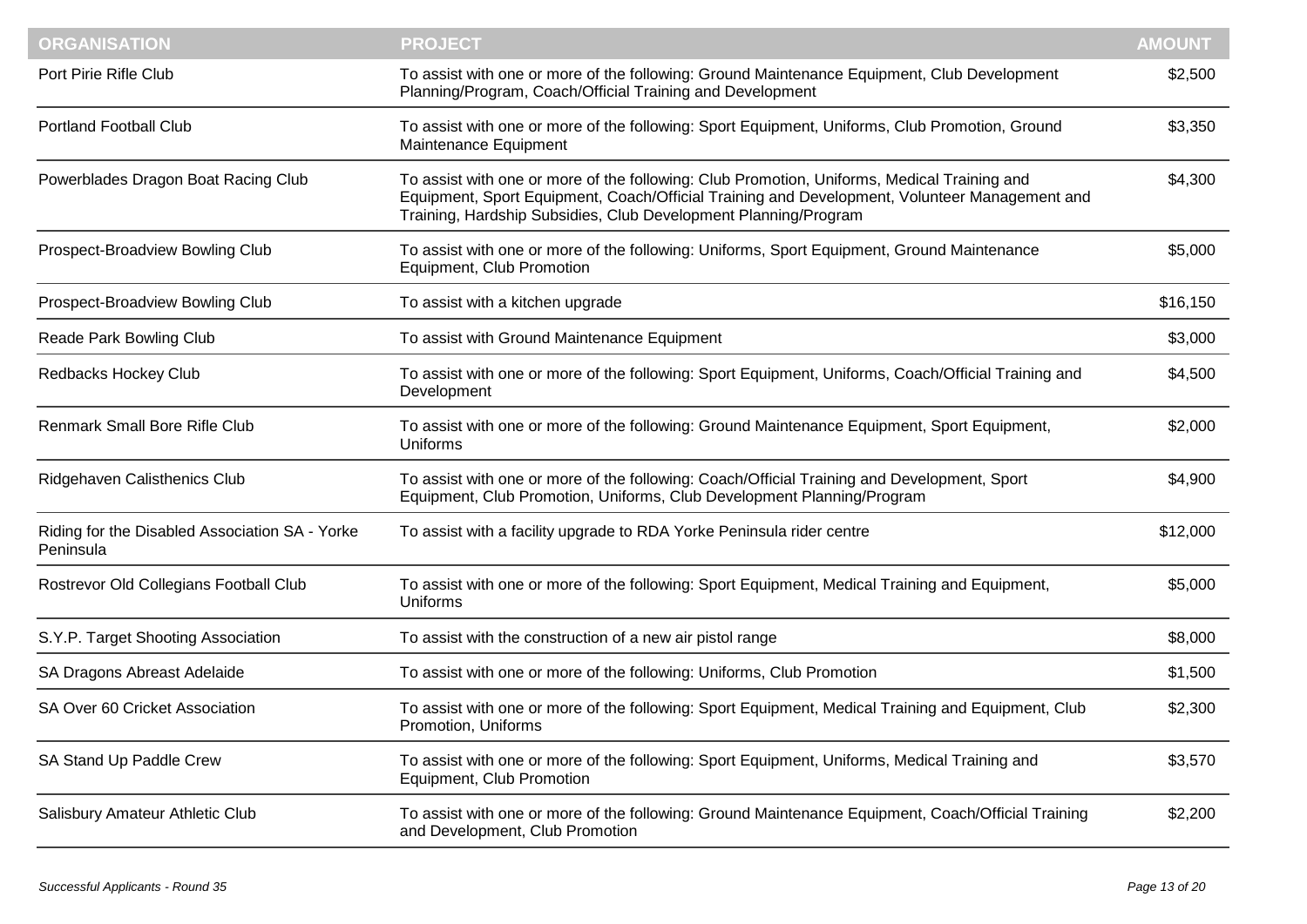| <b>ORGANISATION</b>                       | <b>PROJECT</b>                                                                                                                                                                                                                    | <b>AMOUNT</b> |
|-------------------------------------------|-----------------------------------------------------------------------------------------------------------------------------------------------------------------------------------------------------------------------------------|---------------|
| <b>Salisbury Bowling Club</b>             | To assist with one or more of the following: Ground Maintenance Equipment, Sport Equipment, Club<br>Development Planning/Program                                                                                                  | \$4,900       |
| Salisbury East Little Athletics Centre    | To assist with one or more of the following: Sport Equipment, Uniforms, Club Promotion, Ground<br>Maintenance Equipment                                                                                                           | \$5,000       |
| Salisbury Inter Soccer Club               | To assist with one or more of the following: Sport Equipment, Medical Training and Equipment,<br><b>Ground Maintenance Equipment</b>                                                                                              | \$4,000       |
| Salisbury Tennis Club                     | To assist with one or more of the following: Medical Training and Equipment, Coach/Official Training<br>and Development, Hardship Subsidies, Club Promotion, Volunteer Management and Training,<br>Uniforms, Sport Equipment      | \$3,875       |
| Sandy Creek Cricket Club                  | To assist with the resurfacing of cricket practice pitches                                                                                                                                                                        | \$4,000       |
| Seacliff Community Recreation Association | To assist with one or more of the following: Sport Equipment, Club Development Planning/Program,<br>Medical Training and Equipment, Club Promotion                                                                                | \$5,000       |
| Semaphore Centrals Netball Club           | To assist with one or more of the following: Hardship Subsidies, Coach/Official Training and<br>Development, Sport Equipment                                                                                                      | \$900         |
| Serbian Sport Association                 | To assist with one or more of the following: Sport Equipment, Uniforms, Club Promotion                                                                                                                                            | \$4,290       |
| Silver Blades Figure Skating Club         | To assist with one or more of the following: Sport Equipment, Uniforms, Hardship Subsidies                                                                                                                                        | \$5,000       |
| SMOSH West Lakes Football Club            | To assist with one or more of the following: Medical Training and Equipment, Sport Equipment,<br><b>Uniforms</b>                                                                                                                  | \$4,500       |
| South Adelaide Basketball Club            | To assist with one or more of the following: Club Promotion, Uniforms, Sport Equipment, Medical<br><b>Training and Equipment</b>                                                                                                  | \$2,390       |
| South Adelaide Rugby League Club          | To assist with one or more of the following: Hardship Subsidies, Ground Maintenance Equipment,<br>Medical Training and Equipment, Uniforms                                                                                        | \$3,000       |
| <b>SA Road Runners Club</b>               | To assist with one or more of the following: Sport Equipment, Club Development Planning/Program,<br>Coach/Official Training and Development                                                                                       | \$5,000       |
| South City Chiefs Club                    | To assist with one or more of the following: Sport Equipment, Medical Training and Equipment,<br>Uniforms, Club Promotion                                                                                                         | \$5,000       |
| South Coast Cycling Club                  | To assist with one or more of the following: Club Development Planning/Program, Medical Training<br>and Equipment, Volunteer Management and Training, Coach/Official Training and Development, Club<br>Promotion, Sport Equipment | \$2,500       |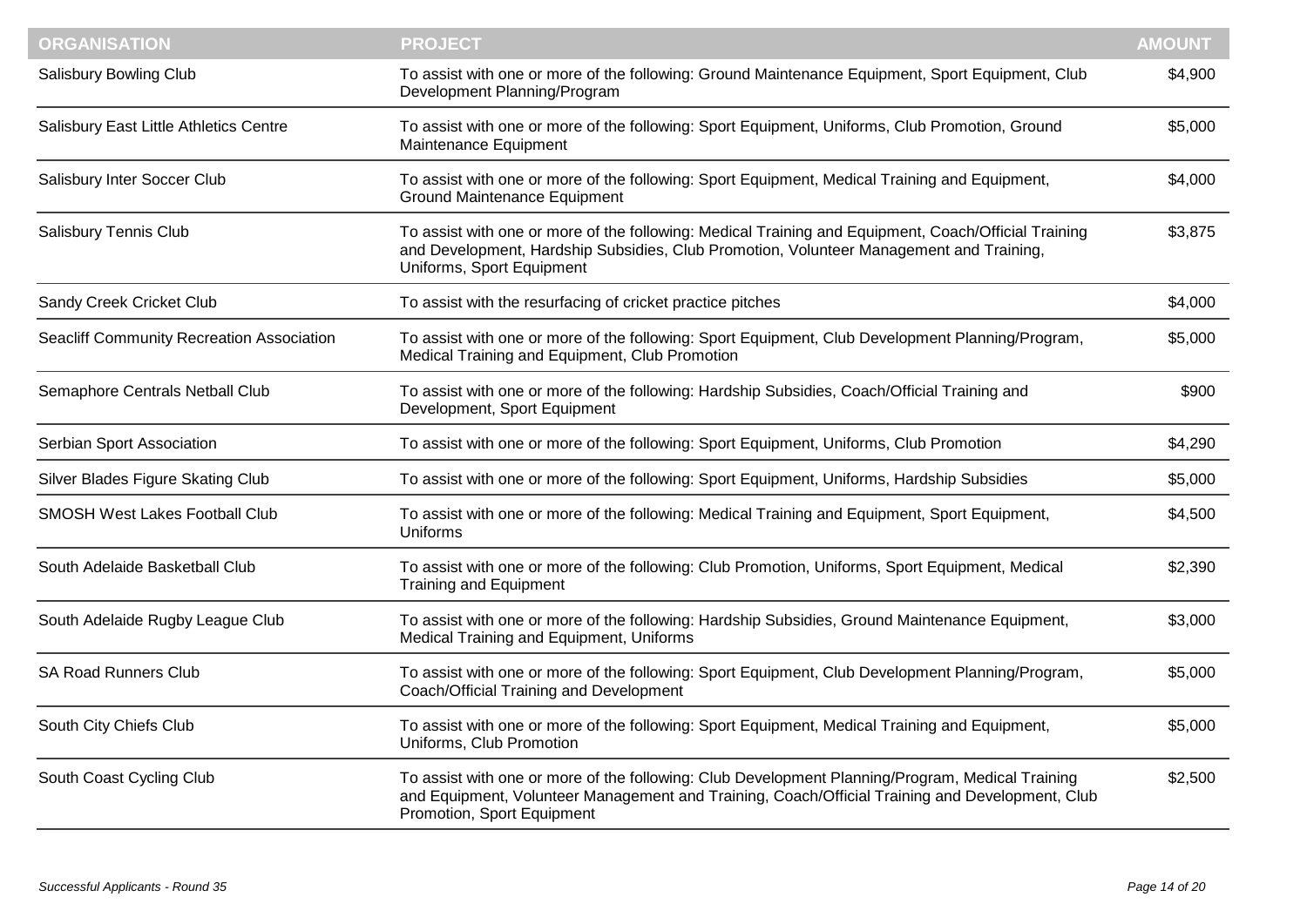| <b>ORGANISATION</b>                             | <b>PROJECT</b>                                                                                                                                                                                 | <b>AMOUNT</b> |
|-------------------------------------------------|------------------------------------------------------------------------------------------------------------------------------------------------------------------------------------------------|---------------|
| South Coast United Soccer Club                  | To assist with one or more of the following: Sport Equipment, Ground Maintenance Equipment,<br>Medical Training and Equipment, Uniforms                                                        | \$3,000       |
| South East Women's Football Association         | To assist with one or more of the following: Ground Maintenance Equipment, Sport Equipment, Club<br>Development Planning/Program, Club Promotion                                               | \$5,000       |
| South Port Surf Life Saving Club                | To assist with one or more of the following: Sport Equipment, Club Development Planning/Program,<br>Coach/Official Training and Development                                                    | \$5,000       |
| Southern Athletic Club                          | To assist with one or more of the following: Club Promotion, Uniforms, Sport Equipment                                                                                                         | \$2,500       |
| Southern Districts Baseball Club                | To assist with one or more of the following: Ground Maintenance Equipment, Sport Equipment,<br>Uniforms                                                                                        | \$5,000       |
| Southern Districts Gridiron Club                | To assist with one or more of the following: Sport Equipment, Coach/Official Training and<br>Development, Medical Training and Equipment, Club Promotion, Club Development<br>Planning/Program | \$4,200       |
| Southern Football League                        | To assist with Club Promotion                                                                                                                                                                  | \$500         |
| Southern Handball Club                          | To assist with one or more of the following: Sport Equipment, Club Promotion, Coach/Official Training<br>and Development, Club Development Planning/Program, Volunteer Management and Training | \$5,000       |
| Southern Saints Football Club                   | To assist with one or more of the following: Coach/Official Training and Development, Sport<br>Equipment                                                                                       | \$3,000       |
| Southern Stars Netball Club                     | To assist with one or more of the following: Sport Equipment, Uniforms, Club Promotion                                                                                                         | \$4,500       |
| <b>Souths United Netball Club</b>               | To assist with one or more of the following: Coach/Official Training and Development, Hardship<br>Subsidies, Uniforms, Ground Maintenance Equipment                                            | \$2,000       |
| Saint Michaels and All Angels Netball Club      | To assist with one or more of the following: Sport Equipment, Ground Maintenance Equipment                                                                                                     | \$5,000       |
| St Josephs Netball Club                         | To assist with one or more of the following: Sport Equipment, Club Development Planning/Program,<br><b>Medical Training and Equipment</b>                                                      | \$2,746       |
| <b>Starplex Swim Club</b>                       | To assist with an upgrade to swimming blocks                                                                                                                                                   | \$9,800       |
| Strathalbyn and District Basketball Association | To assist with a surface upgrade to indoor basketball court                                                                                                                                    | \$8,000       |
| <b>Strathalbyn Soccer Club</b>                  | To assist with one or more of the following: Sport Equipment, Medical Training and Equipment,<br><b>Uniforms</b>                                                                               | \$4,000       |
| <b>Sturt Bowling Club</b>                       | To assist with a scoreboard upgrade                                                                                                                                                            | \$2,865       |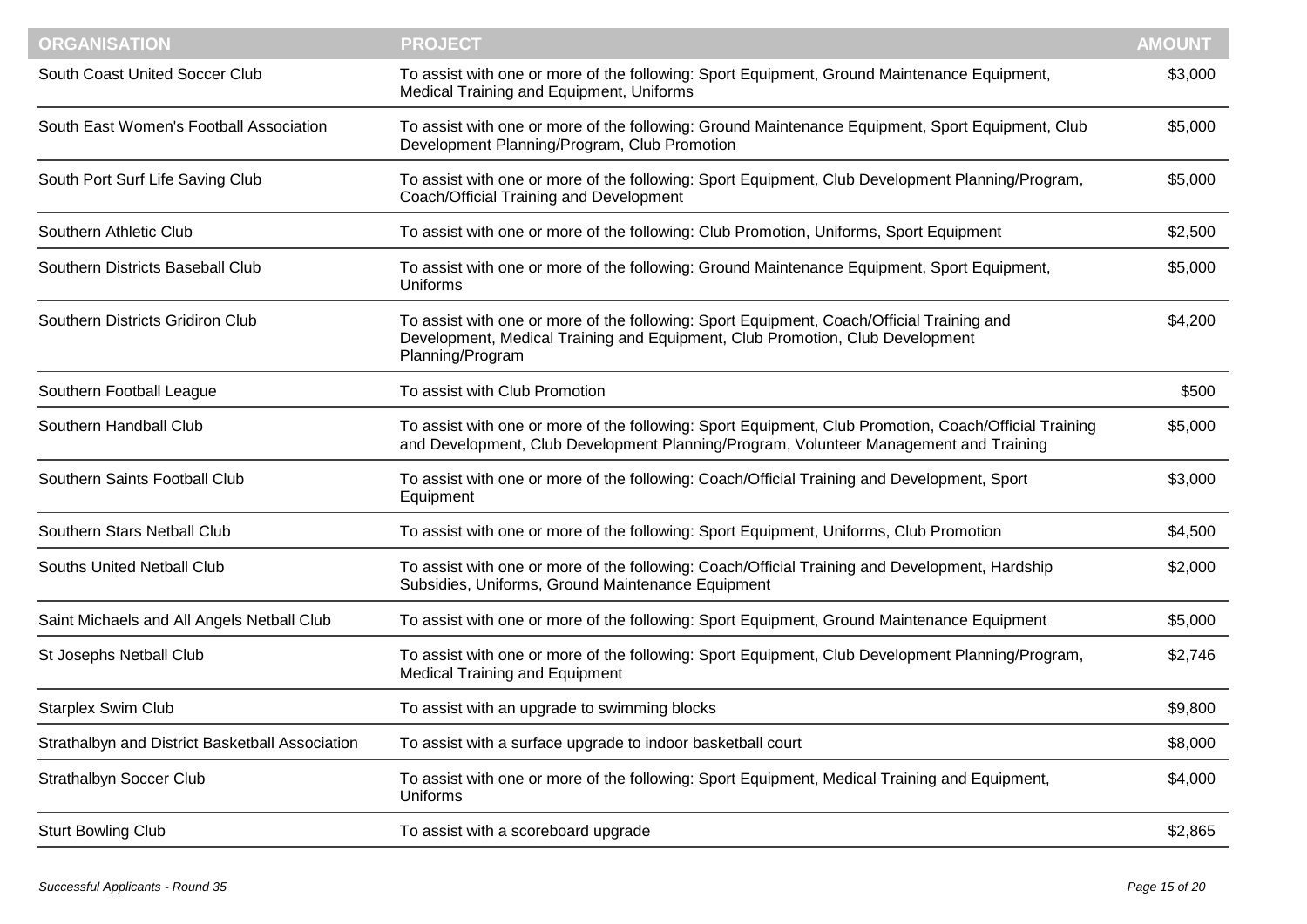| <b>ORGANISATION</b>                         | <b>PROJECT</b>                                                                                                                                                                                                         | <b>AMOUNT</b> |
|---------------------------------------------|------------------------------------------------------------------------------------------------------------------------------------------------------------------------------------------------------------------------|---------------|
| <b>Sturt Marion Womens Soccer Club</b>      | To assist with one or more of the following: Club Development Planning/Program, Club Promotion,<br>Hardship Subsidies, Uniforms, Sport Equipment                                                                       | \$5,000       |
| Swan Reach Soldiers Memorial Bowling Club   | To assist with an irrigation upgrade                                                                                                                                                                                   | \$8,685       |
| <b>Tailem Bend Cricket Club</b>             | To assist with Sport Equipment                                                                                                                                                                                         | \$3,000       |
| <b>Tailem Bend Football Club</b>            | To assist with the construction of a coaches and time keepers box                                                                                                                                                      | \$5,000       |
| <b>Tanunda Bowling Club</b>                 | To assist with a floodlighting upgrade                                                                                                                                                                                 | \$13,000      |
| <b>Tatiara Karting Club</b>                 | To assist with the construction of a scrutineering facility                                                                                                                                                            | \$2,700       |
| Tea Tree Gully Amateur Swimming Club        | To assist with one or more of the following: Sport Equipment, Coach/Official Training and<br>Development, Uniforms, Club Promotion, Club Development Planning/Program, Medical Training and<br>Equipment               | \$5,000       |
| Tea Tree Gully Athletics Club               | To assist with one or more of the following: Coach/Official Training and Development, Sport<br>Equipment                                                                                                               | \$2,855       |
| Tea Tree Gully City Soccer Club             | To assist with one or more of the following: Club Promotion, Sport Equipment, Club Development<br>Planning/Program                                                                                                     | \$4,500       |
| Tea Tree Gully Gymsports                    | To assist with one or more of the following: Sport Equipment, Hardship Subsidies, Uniforms                                                                                                                             | \$5,000       |
| Tea Tree Gully Kingfishers Masters Swimming | To assist with one or more of the following: Sport Equipment, Medical Training and Equipment                                                                                                                           | \$4,500       |
| <b>Thaxted Park Golf Club</b>               | To assist with one or more of the following: Medical Training and Equipment                                                                                                                                            | \$1,500       |
| Arista Marion Korfball Club                 | To assist with one or more of the following: Club Development Planning/Program, Club Promotion,<br>Medical Training and Equipment, Coach/Official Training and Development, Uniforms, Sport<br>Equipment               | \$2,050       |
| Asia United Football Club - SA              | To assist with one or more of the following: Ground Maintenance Equipment, Sport Equipment, Club<br>Development Planning/Program, Medical Training and Equipment, Uniforms, Coach/Official Training<br>and Development | \$4,500       |
| <b>Brighton Croquet Club</b>                | To assist with one or more of the following: Sport Equipment, Club Promotion, Uniforms                                                                                                                                 | \$3,780       |
| Cove FC                                     | To assist with one or more of the following: Sport Equipment, Ground Maintenance Equipment,<br>Coach/Official Training and Development                                                                                 | \$5,000       |
| <b>Flinders Soccer Club</b>                 | To assist with one or more of the following: Sport Equipment, Uniforms, Medical Training and<br>Equipment, Club Promotion                                                                                              | \$5,000       |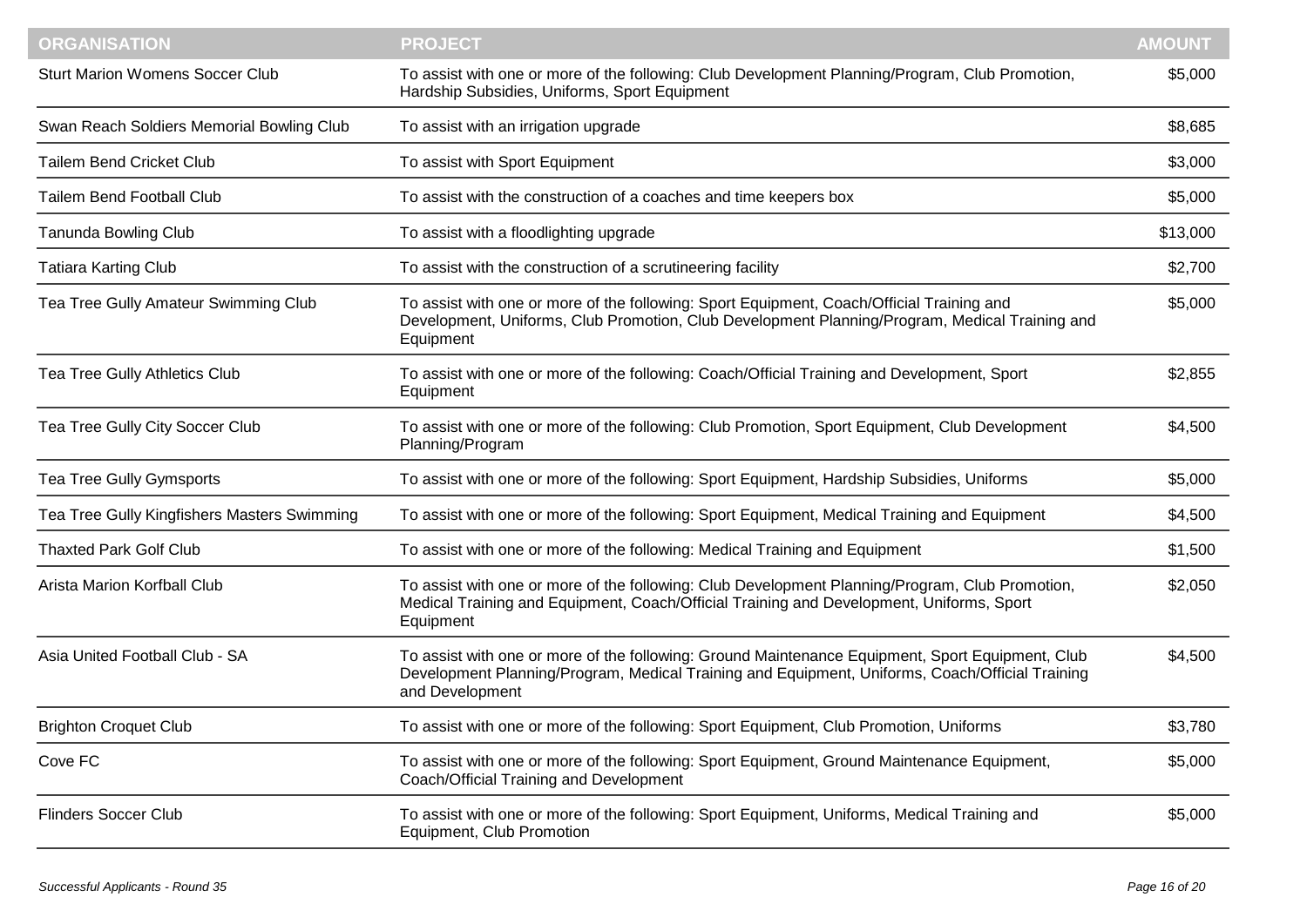| <b>ORGANISATION</b>                         | <b>PROJECT</b>                                                                                                                                                                                                                                                  | <b>AMOUNT</b> |
|---------------------------------------------|-----------------------------------------------------------------------------------------------------------------------------------------------------------------------------------------------------------------------------------------------------------------|---------------|
| <b>Flinders University Football Club</b>    | To assist with one or more of the following: Sport Equipment, Medical Training and Equipment,<br>Uniforms                                                                                                                                                       | \$5,000       |
| <b>Flinders University Underwater Club</b>  | To assist with one or more of the following: Sport Equipment, Medical Training and Equipment,<br>Volunteer Management and Training, Club Promotion                                                                                                              | \$1,400       |
| <b>Gladstone Swimming Club</b>              | To assist with the installation of solar panels                                                                                                                                                                                                                 | \$3,000       |
| Goodwood Saints Football Club               | To assist with a clubroom upgrade                                                                                                                                                                                                                               | \$20,000      |
| Playford City Baseball Club                 | To assist with one or more of the following: Medical Training and Equipment, Sport Equipment,<br>Uniforms, Club Promotion, Hardship Subsidies, Club Development Planning/Program, Coach/Official<br>Training and Development, Volunteer Management and Training | \$4,472       |
| <b>Prospect District Cricket Club</b>       | To assist with one or more of the following: Sport Equipment, Uniforms, Coach/Official Training and<br>Development                                                                                                                                              | \$2,800       |
| Riverland Junior Motor Cycle Club           | To assist with one or more of the following: Ground Maintenance Equipment, Sport Equipment, Club<br>Promotion                                                                                                                                                   | \$4,762       |
| Riverland Junior Motor Cycle Club           | To assist with the supply of electricity to clubhouse                                                                                                                                                                                                           | \$13,921      |
| Scouts SA - Centennial Park Sea Scouts      | To assist with one or more of the following: Sport Equipment, Uniforms, Club Promotion, Hardship<br><b>Subsidies</b>                                                                                                                                            | \$5,000       |
| Scouts SA - Blackwood Scout Group (1st)     | To assist with one or more of the following: Hardship Subsidies, Sport Equipment, Ground<br>Maintenance Equipment, Club Promotion, Medical Training and Equipment                                                                                               | \$1,403       |
| Scouts SA - Magill Scout Unit (1st)         | To assist with one or more of the following: Medical Training and Equipment                                                                                                                                                                                     | \$1,500       |
| Scouts SA - Morphett Vale Scout Group (1st) | To assist with one or more of the following: Medical Training and Equipment, Sport Equipment,<br>Ground Maintenance Equipment, Club Development Planning/Program, Hardship Subsidies,<br>Uniforms, Club Promotion                                               | \$5,000       |
| Scouts SA - Sub Aqua Branch                 | To assist with one or more of the following: Sport Equipment, Medical Training and Equipment,<br>Coach/Official Training and Development                                                                                                                        | \$4,000       |
| Scouts SA - Two Wells Scout Group           | To assist with one or more of the following: Sport Equipment, Medical Training and Equipment,<br>Ground Maintenance Equipment, Uniforms                                                                                                                         | \$2,000       |
| Scouts SA - Beaumont Scout Group (1st)      | To assist with one or more of the following: Sport Equipment, Uniforms                                                                                                                                                                                          | \$3,500       |
| Southern District Cricket Club              | To assist with one or more of the following: Sport Equipment, Uniforms, Hardship Subsidies, Club<br>Promotion, Coach/Official Training and Development, Volunteer Management and Training                                                                       | \$4,500       |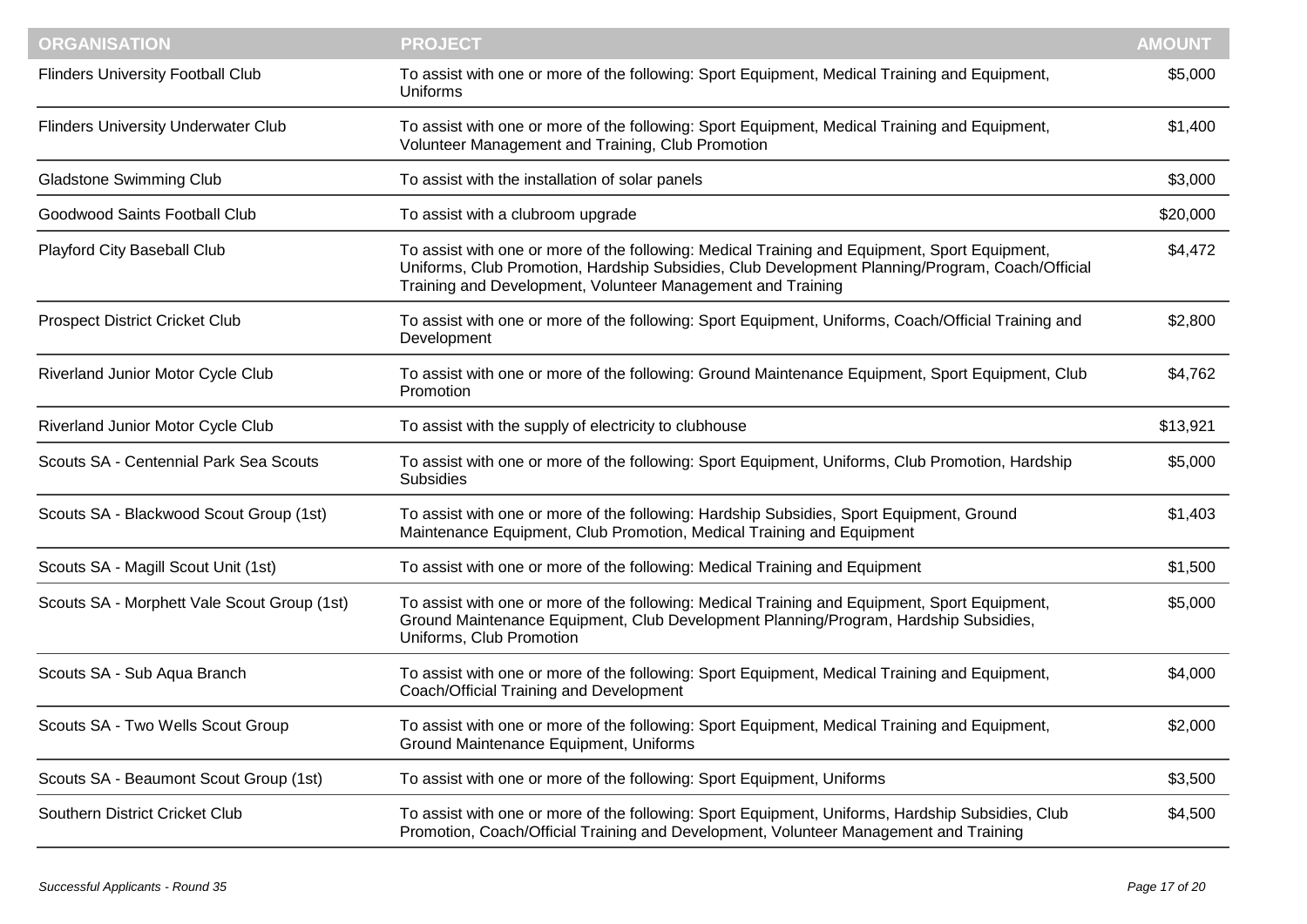| <b>ORGANISATION</b>                                | <b>PROJECT</b>                                                                                                                                                                                    | <b>AMOUNT</b> |
|----------------------------------------------------|---------------------------------------------------------------------------------------------------------------------------------------------------------------------------------------------------|---------------|
| <b>Stuart Hockey Club</b>                          | To assist with one or more of the following: Sport Equipment, Coach/Official Training and<br>Development, Uniforms                                                                                | \$4,000       |
| Sturt Pistol and Shooting Club                     | To assist with one or more of the following: Ground Maintenance Equipment, Sport Equipment                                                                                                        | \$3,000       |
| Sunnybrae Pony Club                                | To assist with one or more of the following: Sport Equipment, Medical Training and Equipment,<br><b>Ground Maintenance Equipment</b>                                                              | \$4,350       |
| Tea Tree Gully BMX Club                            | To assist with Sport Equipment                                                                                                                                                                    | \$2,100       |
| Westminster Old Scholars Soccer Club               | To assist with one or more of the following: Sport Equipment, Uniforms, Club Promotion Medical<br><b>Training and Equipment</b>                                                                   | \$5,000       |
| Whyalla Hockey Association                         | To assist with one or more of the following: Sport Equipment, Ground Maintenance Equipment,<br>Coach/Official Training and Development, Volunteer Management and Training                         | \$4,000       |
| <b>Yorkes Hockey Club</b>                          | To assist with one or more of the following: Uniforms, Sport Equipment, Medical Training and<br>Equipment                                                                                         | \$2,705       |
| <b>Tigers Rugby League Club</b>                    | To assist with one or more of the following: Ground Maintenance Equipment, Medical Training and<br>Equipment, Uniforms                                                                            | \$4,500       |
| <b>Toorak Burnside Bowling Club</b>                | To assist with the installation of solar panels                                                                                                                                                   | \$16,904      |
| <b>Toorak Burnside Bowling Club</b>                | To assist with one or more of the following: Ground Maintenance Equipment, Medical Training and<br>Equipment, Club Promotion                                                                      | \$5,000       |
| <b>Torrens Rowing Club</b>                         | To assist with a flooring upgrade to clubroom                                                                                                                                                     | \$16,525      |
| <b>Torrens Valley Pistol Club</b>                  | To assist with the construction of an indoor air pistol range                                                                                                                                     | \$20,000      |
| <b>Trikings Triathlon Club</b>                     | To assist with one or more of the following: Coach/Official Training and Development, Club<br>Development Planning/Program, Sport Equipment, Club Promotion, Volunteer Management and<br>Training | \$5,000       |
| Tumby Bay Tennis Club                              | To assist with a floodlighting upgrade                                                                                                                                                            | \$11,000      |
| <b>USC Lion Volleyball Club</b>                    | To assist with one or more of the following: Uniforms, Sport Equipment, Coach/Official Training and<br>Development                                                                                | \$5,000       |
| <b>Ungarra and Districts Community Sports Club</b> | To assist with Sport Equipment                                                                                                                                                                    | \$2,600       |
| Unley Old Scholars Football Club                   | To assist with one or more of the following: Sport Equipment, Uniforms, Coach/Official Training and<br>Development                                                                                | \$5,000       |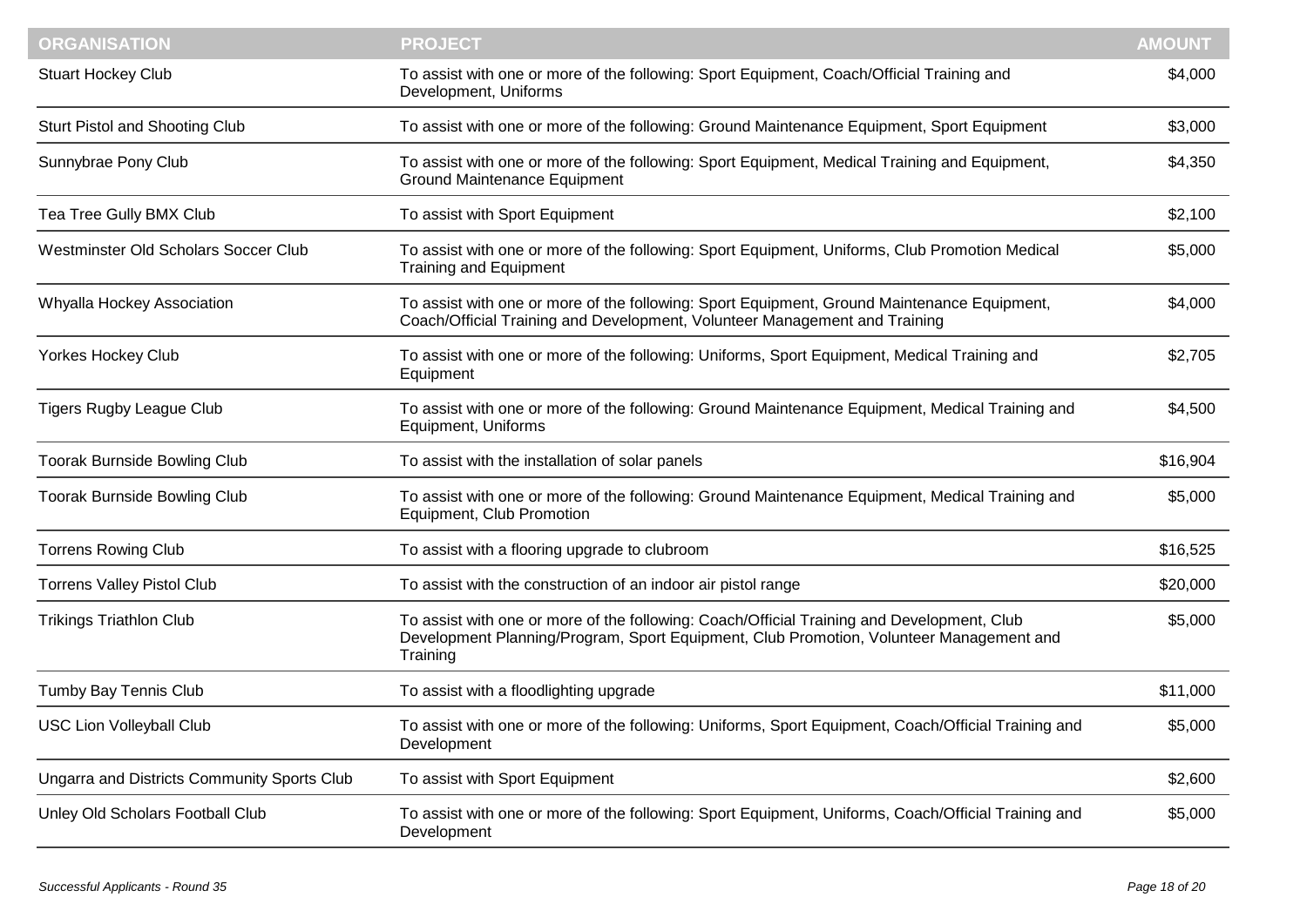| <b>ORGANISATION</b>                     | <b>PROJECT</b>                                                                                                                                                                                                    | <b>AMOUNT</b> |
|-----------------------------------------|-------------------------------------------------------------------------------------------------------------------------------------------------------------------------------------------------------------------|---------------|
| <b>Unley United Soccer Club</b>         | To assist with one or more of the following: Uniforms, Medical Training and Equipment, Sport<br>Equipment                                                                                                         | \$2,100       |
| Uraidla Football Club                   | To assist with one or more of the following: Uniforms, Medical Training and Equipment                                                                                                                             | \$1,385       |
| Valley View Soccer Club                 | To assist with one or more of the following: Ground Maintenance Equipment, Sport Equipment,<br>Uniforms, Club Development Planning/Program                                                                        | \$3,820       |
| Venia GymSports                         | To assist with one or more of the following: Sport Equipment, Coach/Official Training and<br>Development, Club Development Planning/Program                                                                       | \$5,000       |
| Victor Harbor Football Club             | To assist with one or more of the following: Sport Equipment, Medical Training and Equipment, Club<br>Development Planning/Program                                                                                | \$2,000       |
| Virginia Football Club                  | To assist with one or more of the following: Sport Equipment, Medical Training and Equipment, Club<br>Development Planning/Program, Hardship Subsidies, Uniforms, Volunteer Management and Training               | \$2,000       |
| <b>WAPID Swim</b>                       | To assist with one or more of the following: Sport Equipment, Uniforms, Club Promotion, Volunteer<br>Management and Training                                                                                      | \$5,000       |
| <b>Wallaroo Netball Club</b>            | To assist with one or more of the following: Uniforms, Sport Equipment, Coach/Official Training and<br>Development                                                                                                | \$1,000       |
| <b>Wasleys Cricket Club</b>             | To assist with one or more of the following: Ground Maintenance Equipment, Sport Equipment                                                                                                                        | \$3,926       |
| Watervale Bowling Club                  | To assist with one or more of the following: Sport Equipment, Volunteer Management and Training,<br>Coach/Official Training and Development, Club Development Planning/Program, Medical Training<br>and Equipment | \$1,500       |
| Weeroona Bay Football and Sporting Club | To assist with a kitchen upgrade                                                                                                                                                                                  | \$11,000      |
| West Beach Surf Life Saving Club        | To assist with one or more of the following: Sport Equipment, Medical Training and Equipment,<br>Uniforms                                                                                                         | \$2,500       |
| West Gambier Football Club              | To assist with one or more of the following: Ground Maintenance Equipment, Sport Equipment,<br>Volunteer Management and Training, Medical Training and Equipment                                                  | \$3,302       |
| West Torrens Baseball Club              | To assist with one or more of the following: Sport Equipment, Coach/Official Training and<br>Development, Uniforms                                                                                                | \$5,000       |
| <b>Western District Athletic Club</b>   | To assist with one or more of the following: Ground Maintenance Equipment, Sport Equipment                                                                                                                        | \$1,800       |
| Western Ireland Gaelic Football Club    | To assist with one or more of the following: Sport Equipment, Uniforms, Medical Training and<br>Equipment, Hardship Subsidies                                                                                     | \$5,000       |